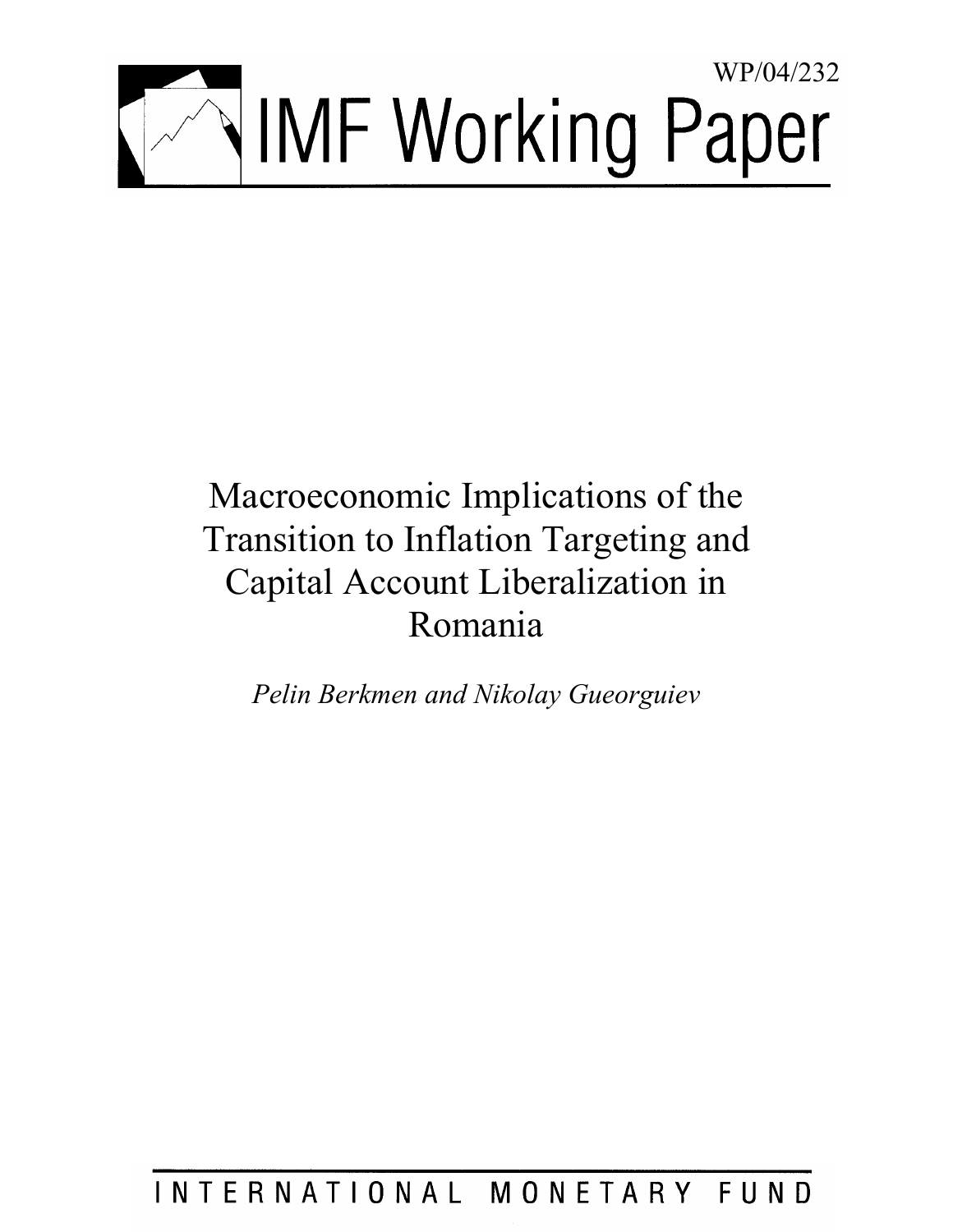© 2004 International Monetary Fund WP/04/232

# **IMF Working Paper**

# European Department

# **Macroeconomic Implications of the Transition to Inflation Targeting and Capital Account Liberalization in Romania**

Prepared by Pelin Berkmen and Nikolay Gueorguiev<sup>1</sup>

Authorized for distribution by Emmanuel van der Mensbrugghe

December 2004

**Abstract**

#### **This Working Paper should not be reported as representing the views of the IMF.** The views expressed in this Working Paper are those of the author(s) and do not necessarily represent those of the IMF or IMF policy. Working Papers describe research in progress by the author(s) and are published to elicit comments and to further debate.

In the near future, Romania will introduce inflation targeting and fully liberalize its capital account. This paper aims to analyze, in a dynamic general-equilibrium model with sticky prices and monopolistic competition, how these two profound changes will affect the ability of monetary policy to pursue its objective of price stability. In particular, the resilience of the current and future monetary policy regimes to shocks is evaluated against two welfare criteria: a standard central bank loss function containing the deviations of inflation, output, and the real exchange rate from their equilibrium values, and the compensating variation measure of Lucas (1987).

JEL Classification Numbers: E52, E58, F41

1

Keywords: Inflation targeting, Romania, monetary policy, capital account liberalization

Author(s) E-Mail Address: berkmen@fas.harvard.edu; ngueorguiev@imf.org

<sup>1</sup> Large parts of this paper were written when Ms. Berkmen was a summer intern at the IMF. Mr. Gueorguiev is an economist in the European Department.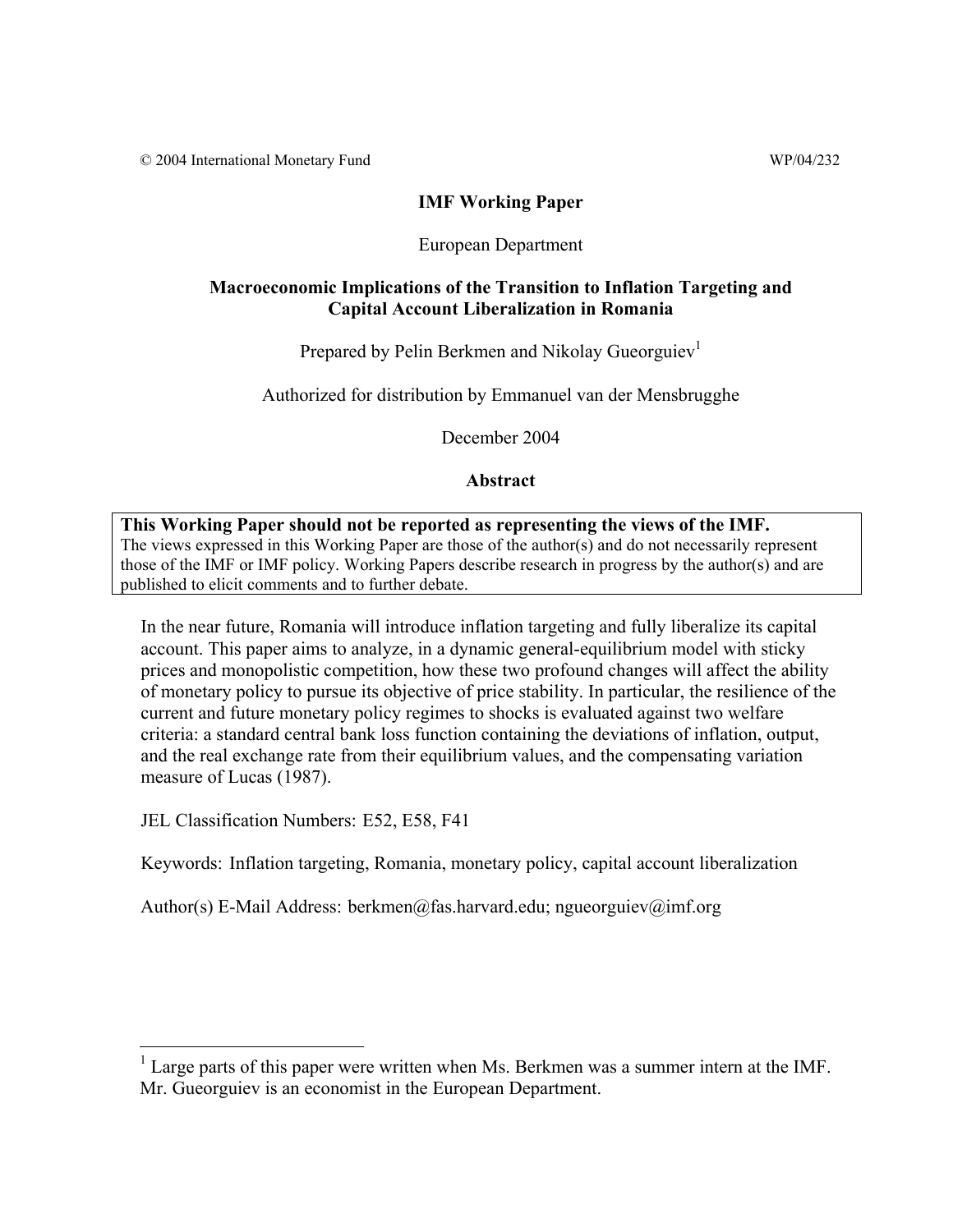# Contents

# Tables

| 2  |                                                                                   |  |
|----|-----------------------------------------------------------------------------------|--|
| 3. |                                                                                   |  |
| 4. |                                                                                   |  |
| 5. | Welfare Comparison According to Compensating Variation: Capital Controls/Exchange |  |
|    | Rate Rule Versus Free Capital Mobility/Flexible CPI Inflation Targeting30         |  |
| 6. | Welfare Comparison According to Compensating Variation: Capital Controls/Exchange |  |
|    | Rate Rule Versus Free Capital Mobility/Stricter CPI Inflation Targeting           |  |
|    |                                                                                   |  |
| 7. | Welfare Comparison According to Compensating Variation: Flexible                  |  |
|    |                                                                                   |  |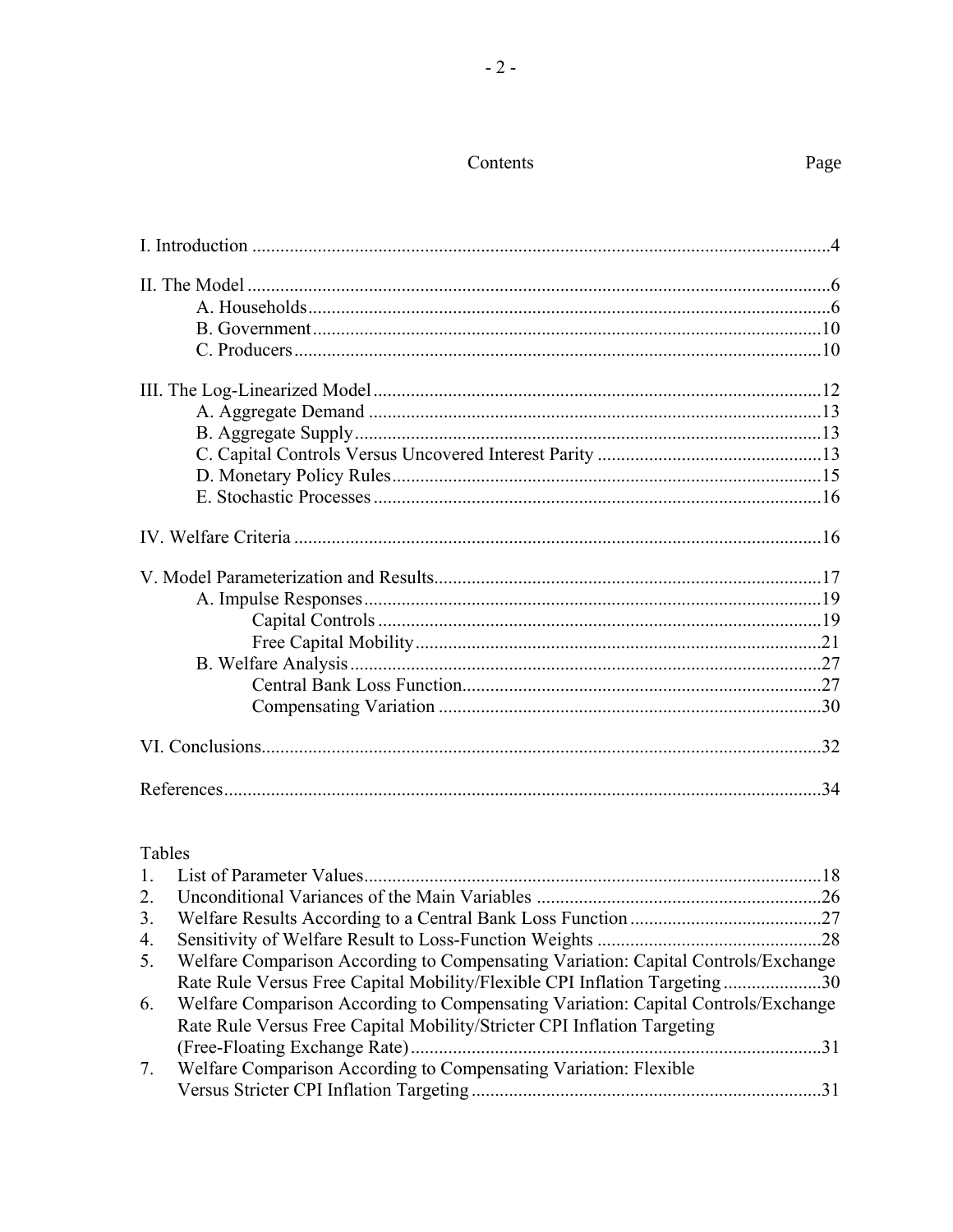# Figures

| 2. |                                                                                           |  |
|----|-------------------------------------------------------------------------------------------|--|
|    |                                                                                           |  |
|    | 4. Free Capital Mobility and Stricter Inflation Targeting (Free-Floating Exchange Rate)24 |  |
| 5. |                                                                                           |  |
|    | 6. Sensitivity of Welfare Loss (Central Bank Loss Function) to Changes in Price           |  |
|    | Elasticity of Demand (Theta) and Intertemporal Elasticity of Substitution (Sigma)29       |  |
| 7. | Sensitivity of Welfare Gains (Compensating Variation) to Changes in Price Elasticity of   |  |
|    | Demand (Theta) and Intertemporal Elasticity of Substitution (Sigma)32                     |  |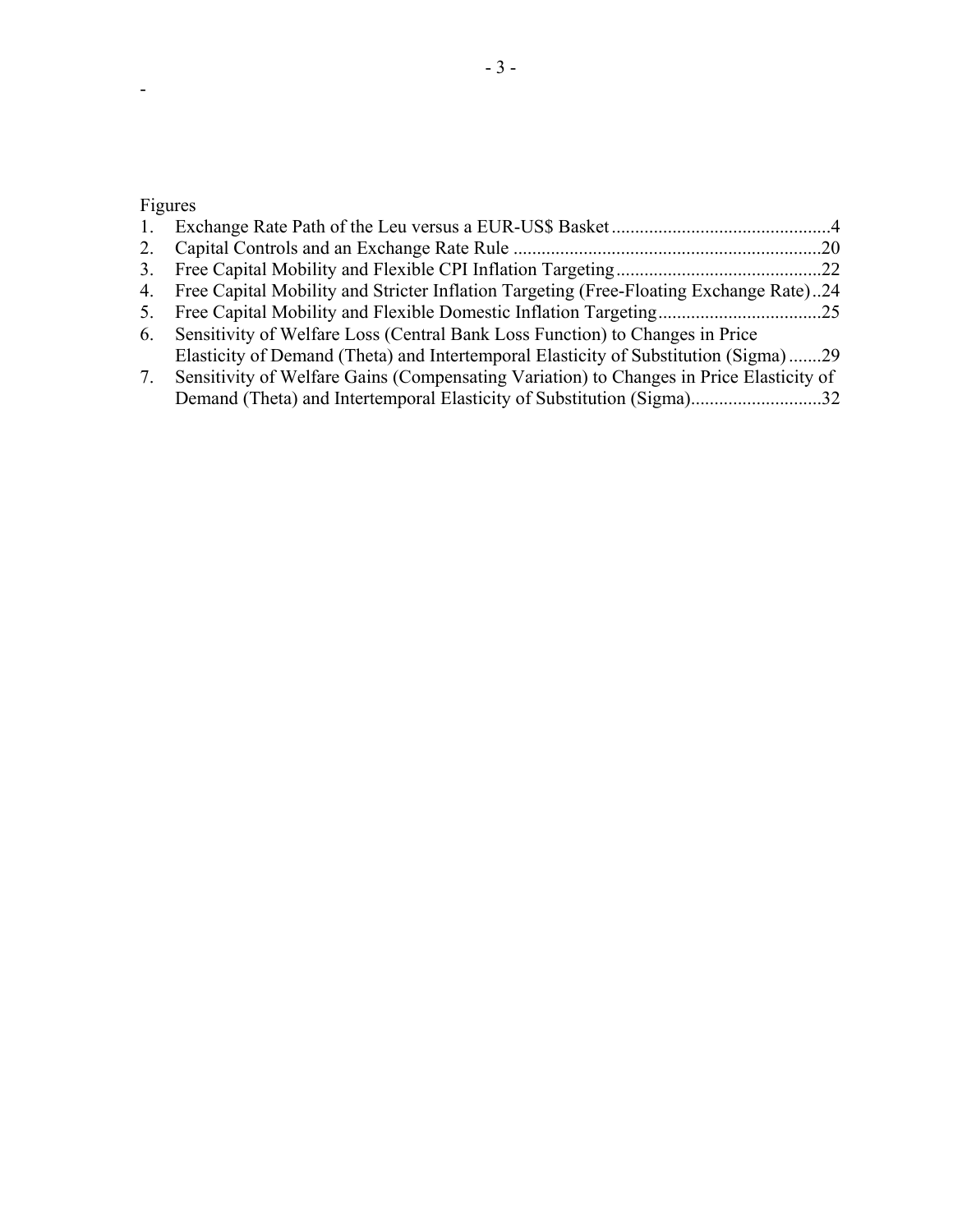#### **I. INTRODUCTION**

Until recently, the National Bank of Romania (NBR) operated in a de facto exchange-rate-based framework. Relying on the exchange rate as an implicit nominal anchor, the central bank guided it broadly in line with the annual disinflation target and moderate real effective appreciation (Figure 1). The existing restrictions on nonresident purchases of treasury bills and bank deposits afforded the NBR a degree of autonomy in setting its policy interest rate, which it used mainly to support the targeted exchange rate dynamics and reserve accumulation. By avoiding both disruptive exchange rate fluctuations and unsustainable appreciation, this monetary framework enabled the NBR to strike a balance between successfully anchoring inflation expectations and preserving competitiveness. Improved macroeconomic conditions, the prospects for European Union accession, and the large yield differential between lei and foreign currency-denominated assets (given the increasing credibility of the NBR's exchange rate management) resulted in sustained capital inflows, mostly in the form of bank borrowing and foreign direct investment (FDI), and substantial reserve accumulation.



Sources: National Bank of Romania and authors' calculations. 1/ The EUR-US\$ weights are 60-40 for 2003 and 75-25 for 2004. 2/ Based on announced annual targets for inflation and real exchange rate appreciation.

However, the NBR has long considered inflation targeting (IT) to be the appropriate mediumterm monetary policy framework and intends to adopt it in 2005. The central bank wants to credibly commit itself to controlling inflation, while shifting the responsibility for the external current account to fiscal and income policies. Moreover, IT is seen as conducive to further strengthening the NBR's independence. The NBR also considers that an explicitly fixed exchange rate regime would encourage expansionary fiscal and wage policies, thus exposing Romania to the risks of developing an unsustainable current account position and losing reserves. This makes IT the preferred framework. To facilitate the transition to the new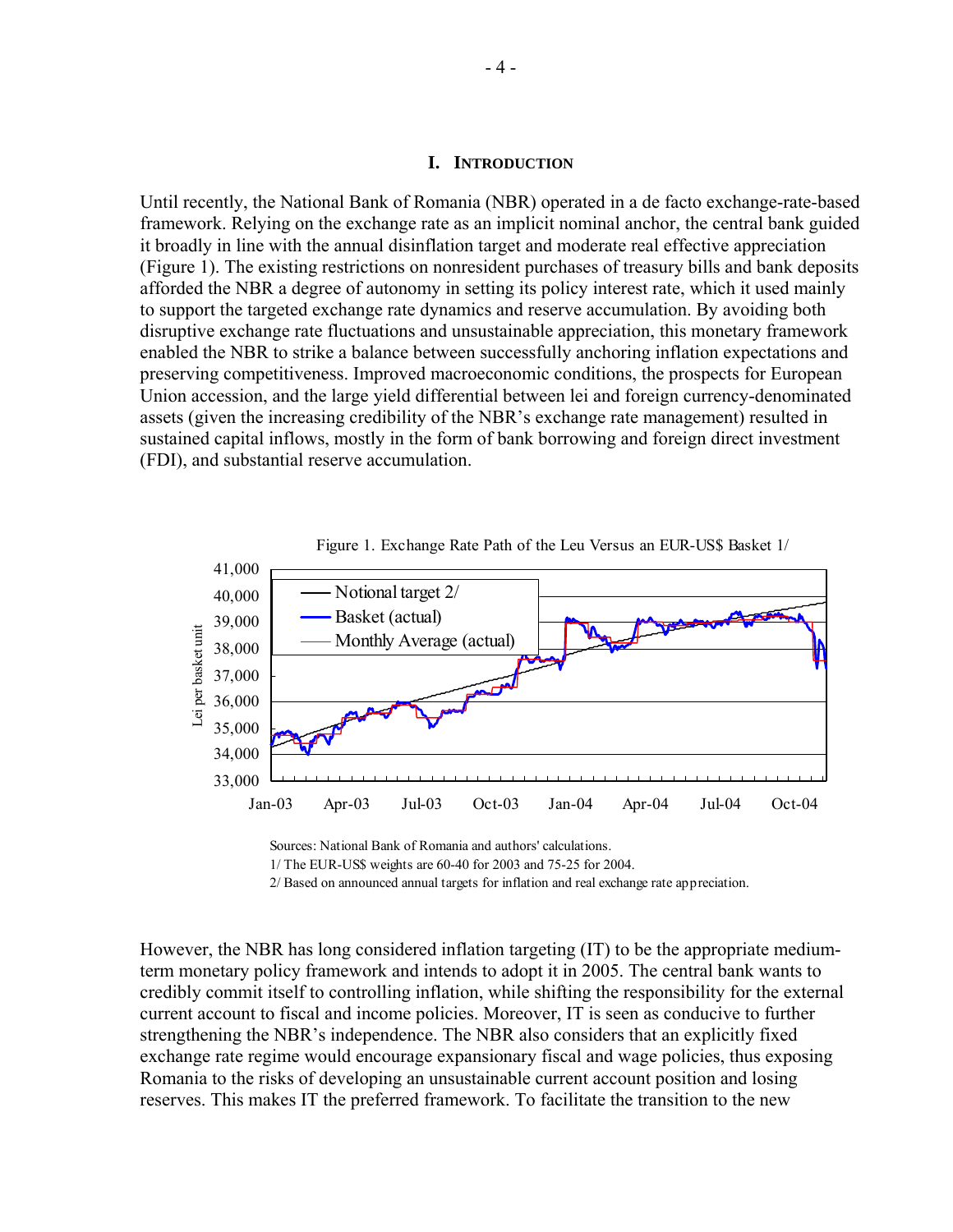framework, the NBR recently stopped announcing real appreciation targets and limited its interventions in the foreign currency market.

-

In addition, the capital account will be fully liberalized in the process of Romania's accession to the European Union (EU). According to the agreed schedule, all restrictions on financial flows would be abolished by 2007 at the latest, and some of them would have to be dropped earlier. The NBR is naturally reluctant to deviate too much from this schedule, although it did decide to postpone the lifting of the restriction on nonresidents' opening bank accounts (originally scheduled for January 2004). Moreover, capital account liberalization is a necessary condition for Romania to fully integrate into the European and world economies and rapidly catch up with EU income levels.

This paper analyzes how these two profound monetary regime changes will affect the ability of monetary policy to pursue its objective of price stability. The analysis employs a dynamic general-equilibrium model with sticky prices and monopolistic competition, in which the main macroeconomic relations are explicitly derived from microeconomic foundations. These relations are combined with monetary policy rules specific to the old regime (characterized by partial capital mobility and an exchange rate anchor) and the emerging one (free capital mobility plus IT). Within the latter regime, we also distinguish between flexible IT (in which monetary policy responds to deviations of expected inflation, output, and the exchange rate from their steady-state values) and a stricter version (in which the exchange rate is allowed to float freely). Then we evaluate the performance of the three frameworks in terms of their ability to stabilize inflation and against two welfare criteria: (i) a standard central bank loss function containing the deviations of inflation, output, and the real exchange rate from their equilibrium values; and (ii) the compensating variation measure of Lucas (1987) that provides the fraction by which consumers' original consumption basket has to be increased for them to enjoy the same lifetime utility under each regime.

We find that both variations of the forthcoming monetary policy regime are superior in welfare terms to the framework used until recently, mostly because the capital account opening leads to lower interest rates and permanently higher output and consumption. These gains come despite increased inflation volatility under the IT regimes.

Specifically, the exchange-rate-based framework is best at stabilizing inflation at the expense of higher real exchange rate volatility. This is because the nominal exchange rate—the policy instrument—has direct influence over the CPI inflation and moves in the opposite direction from it in response to shocks. A flexible IT framework is best in stabilizing the real exchange rate, since inflation and the nominal exchange rate generally move together, while stricter IT is by far superior in stabilizing output, as the free-floating exchange rate absorbs a larger part of the shocks than the other two frameworks. This feature allows the stricter IT to minimize the central bank loss for the three real and exogenous shocks we experiment with. It underperforms the flexible IT regime, however, on nominal shocks in terms of that welfare criterion, since these shocks create excessive inflation and real exchange rate volatility under the stricter IT regime. Nevertheless, in terms of the compensating variation—our preferred welfare measure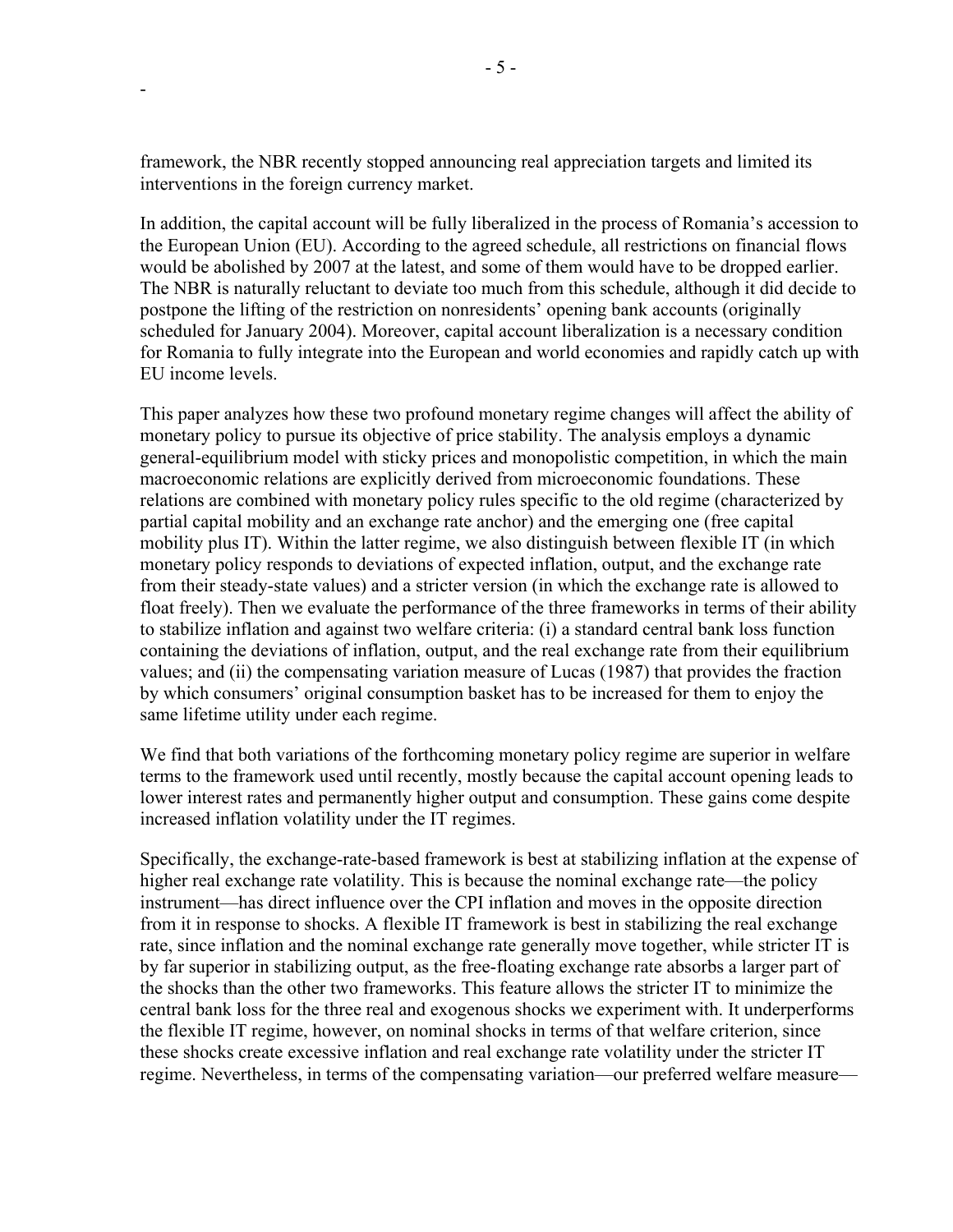the stricter IT framework shines again, owing to both the permanent increase in steady-state consumption and its superior stabilizing properties.

The analysis proceeds as follows. Section II introduces the model and derives the aggregate demand and aggregate supply relations. Section III simplifies these relations by log linearizing them around the steady state and discusses the alternative environment and monetary policy rules under each regime.<sup>2</sup> Section IV defines the welfare criteria used for evaluating the models' performance. Section V calibrates the model, presents the results, and conducts a sensitivity analysis over various parameter configurations. Section VI concludes.

#### **II. THE MODEL**

### **A. Households**

A continuum of identical infinitely lived households indexed by *j*∈[0,1] specializes in the production of a single differentiated good. Each household maximizes a lifetime utility function:

$$
E_t\left\{\sum_{t=0}^{\infty}\beta^t\left[u\left(C_t(j),\frac{M_t(j)}{P_t}\right)-\int_{0}^{1}U(h_t(j))\,dj\right]\right\},\tag{1}
$$

where  $u$  is an increasing concave function and  $v$  is an increasing convex function representing disutility of labor. The discount factor β is between 0 and 1, while  $h<sub>i</sub>(*i*)$  is the quantity of labor supply of type *j*. The contribution of consumption and real money balances to utility is additively separable.

Consumption  $C_t$  is a composite index given by

-

$$
C_t = \frac{C_{h,t}^{(1-\gamma)} C_{f,t}^{\gamma}}{\gamma^{\gamma} (1-\gamma)^{1-\gamma}},
$$
\n(2)

where  $C_{h,t}$  and  $C_{f,t}$  are indices of consumption of domestic and foreign goods, respectively, with unitary elasticity of substitution between themselves. Each consumption index is a Dixit-Stiglitz (1977) aggregate, defined as

$$
C_{h,t} = \left[ \left( \frac{1}{1-\gamma} \right)^{\frac{1}{\theta}} \int_{0}^{1} C_{h,t} (j)^{(\theta-1)/\theta} d_j \right]^{\theta/(\theta-1)}, \quad C_{f,t} = \left[ \left( \frac{1}{\gamma} \right)^{\frac{1}{\theta}} \int_{0}^{1} C_{f,t} (j)^{(\theta-1)/\theta} d_j \right]^{\theta/(\theta-1)},
$$
(3)

where  $\theta$  >1 is the constant price elasticity of demand faced by each monopolist producer.

<sup>&</sup>lt;sup>2</sup> A detailed technical appendix is available from the authors upon request.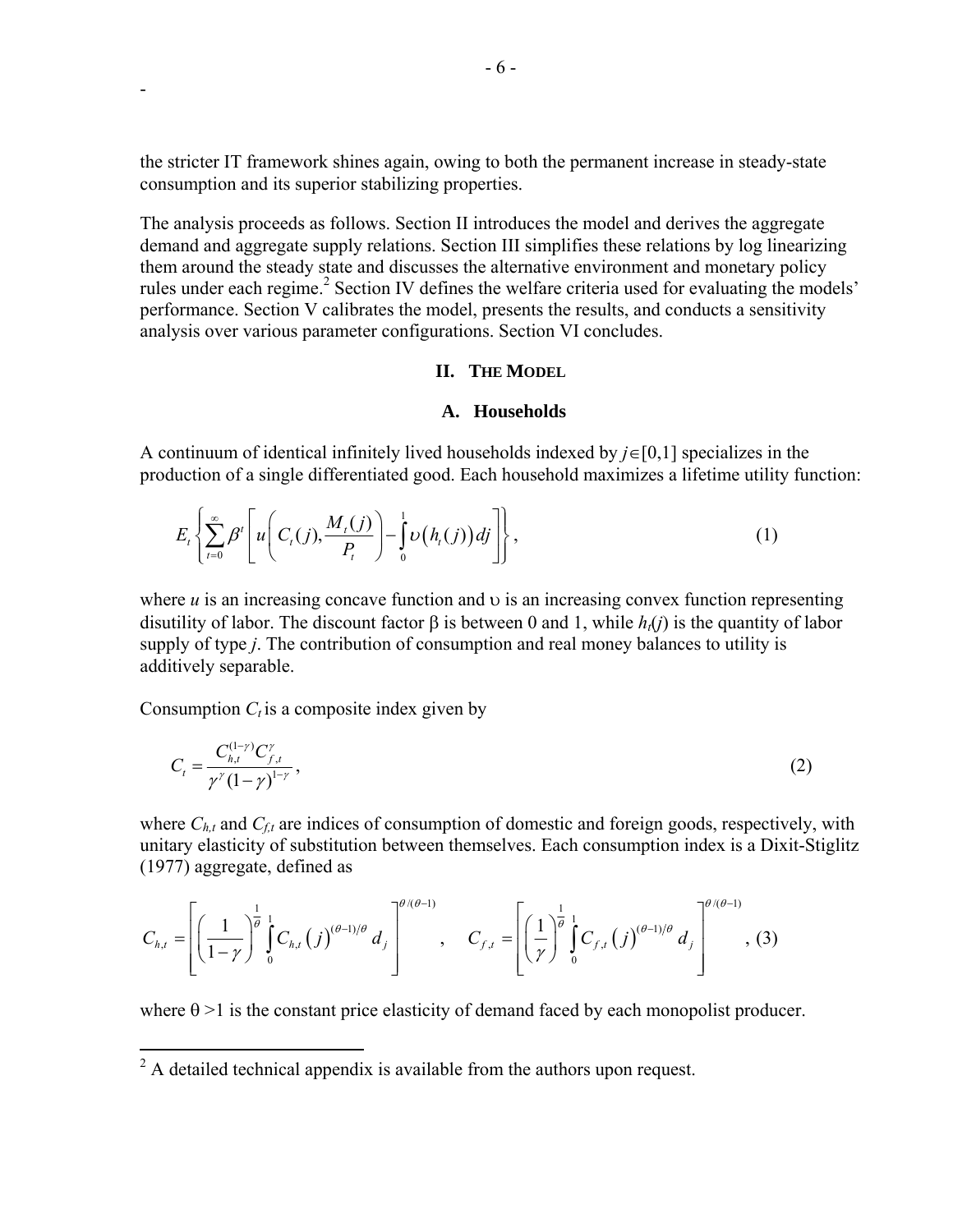The flow budget constraint of the household can be represented as

-

$$
\int_{0}^{1} \Big[ P_{h,t}(j) C_{h,t}(j) + P_{f,t}(j) C_{f,t}(j) \Big] d_{j} + M_{t}(j) + E_{t} \Big[ F_{t,t+1} B_{t+1}(j) \Big] \n\leq W_{t}(j) + \int_{0}^{1} W_{t}(j) h_{t}(j) d_{j} + \int_{0}^{1} \Pi_{t}(j) d_{j} + TR_{t}
$$
\n(4)

 $B_{t+1}(i)$  denotes the nominal value at date  $t+1$  of the bond portfolio that the household holds at the end of period *t*. In the free capital mobility case, this will represent a complete set of statecontingent claims, as in Cole and Obstfeld (1991), Gali and Monacelli (2002), and Parrado (2004). In the partial capital mobility model, this represents the portfolio available to domestic households.  $TR<sub>t</sub>$  stands for lump-sum fiscal transfers, net of lump-sum taxes. The wage received by the household is denoted by  $w_t$ .  $W_t(j)$  denotes the nominal value of the household's financial wealth at the beginning of period *t*. Therefore, beginning-of-period wealth for the next period is given by

$$
W_{t+1}(j) = (1+i_t)B_t(j) + M_t(j) = B_{t+1}(j) + M_t(j),
$$
\n(5)

where  $M_t$  denotes household's end of period nominal money balances.

 $F_{tT}$  denotes the stochastic discount factor, such that the market price at date *t* of a portfolio yielding a random nominal value  $X_T$  at a subsequent day T is given by  $E_t[F_{t,T}X_T]$ . Thus the riskless short-term (one-period) nominal interest rate  $i_t$  is given by

$$
\frac{1}{1+i_t} = E_t \left[ F_{t,t+1} \right]. \tag{6}
$$

We assume that each household owns an equal share of the firms. Their income from the sale of the goods is thus represented by the profit  $\Pi_t$  which incorporates the proportional sales tax. The detailed derivation of this function can be found in subsection C.

Along with optimal allocation of consumption and the no-Ponzi condition, the flow budget constraint is equivalent to the following intertemporal budget constraint:

$$
\sum_{s=t}^{\infty} E_t \left\{ F_{t,s} \left[ P_t C_t + \frac{i_t}{1+i_t} M_t \right] \right\} \n\leq \sum_{s=t}^{\infty} E_t \left\{ F_{t,s} \left[ \int_0^1 w_t(j) h_t(j) d_j + \int_0^1 \Pi_t(j) d_j + TR_t \right] \right\} + W_t.
$$
\n(7)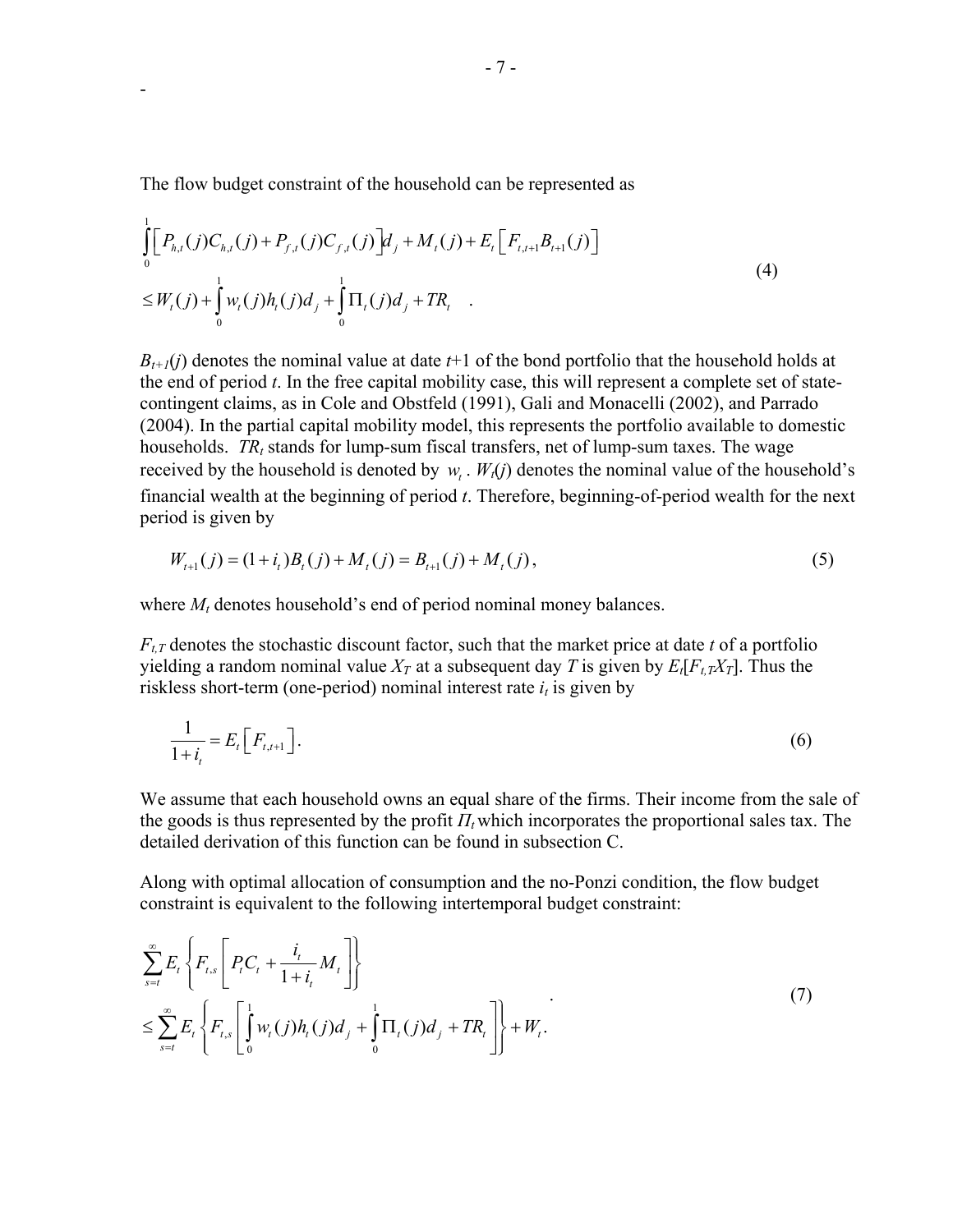Therefore, households maximize utility (1) subject to the intertemporal budget constraint (7). The first-order conditions are

$$
E_{t}\left[\frac{u_{c}(C_{t+1})}{u_{c}(C_{t})}\frac{P_{t}}{P_{t+1}}\right]\beta = E_{t}\left[F_{t,t+1}\right]
$$
\n(8)

and

-

$$
\frac{u_m(m_t)}{u_c(C_t)} = \frac{i_t}{1 + i_t},\tag{9}
$$

and the intertemporal budget constraint holding with equality.

Using(6), (8) can be written in terms of a condition that the short-term nominal interest rate must satisfy:

$$
1 + i_{t} = \beta^{-1} \left\{ E_{t} \left[ \frac{u_{c}(C_{t+1})}{u_{c}(C_{t})} \frac{P_{t}}{P_{t+1}} \right] \right\}^{-1}.
$$
\n(10)

Equation (9) can be rewritten in terms of the familiar money demand equation

$$
\frac{M_t}{P_t} = L(C_t, i_t). \tag{11}
$$

Equation (10) can be interpreted as an intertemporal aggregate demand equation. Equation (11) is the traditional LM equation, where money demand is a function of absorption and the interest rate. We assume that the central bank controls the riskless one-period nominal interest rate. In this case, money supply passively follows money demand at the interest rate set by monetary policy. Therefore, the LM equation will not be essential for the rest of the model.

Finally, households must choose the optimal quantity of each kind of labor to supply, given the wages they face and their valuation of additional income:

$$
\frac{\nu_h(h_t(j))}{u_c(C_t, m_t)} = \frac{w_t(j)}{P_t}.
$$
\n(12)

The rest of the world (ROW) is treated as exogenous. The consumer's problem in the ROW is the same as the home country's problem. Assuming that the share of home-country products in world production is small, the Euler equation for the rest of the world takes the form

$$
E_t \left[ \frac{u_{c}^*(C_{t+1})}{u_{c}^*(C_t)} \frac{P_{t}^*}{P_{t+1}^*} \right] \beta = E_t \left[ F_{t,t+1}^* \right], \tag{13}
$$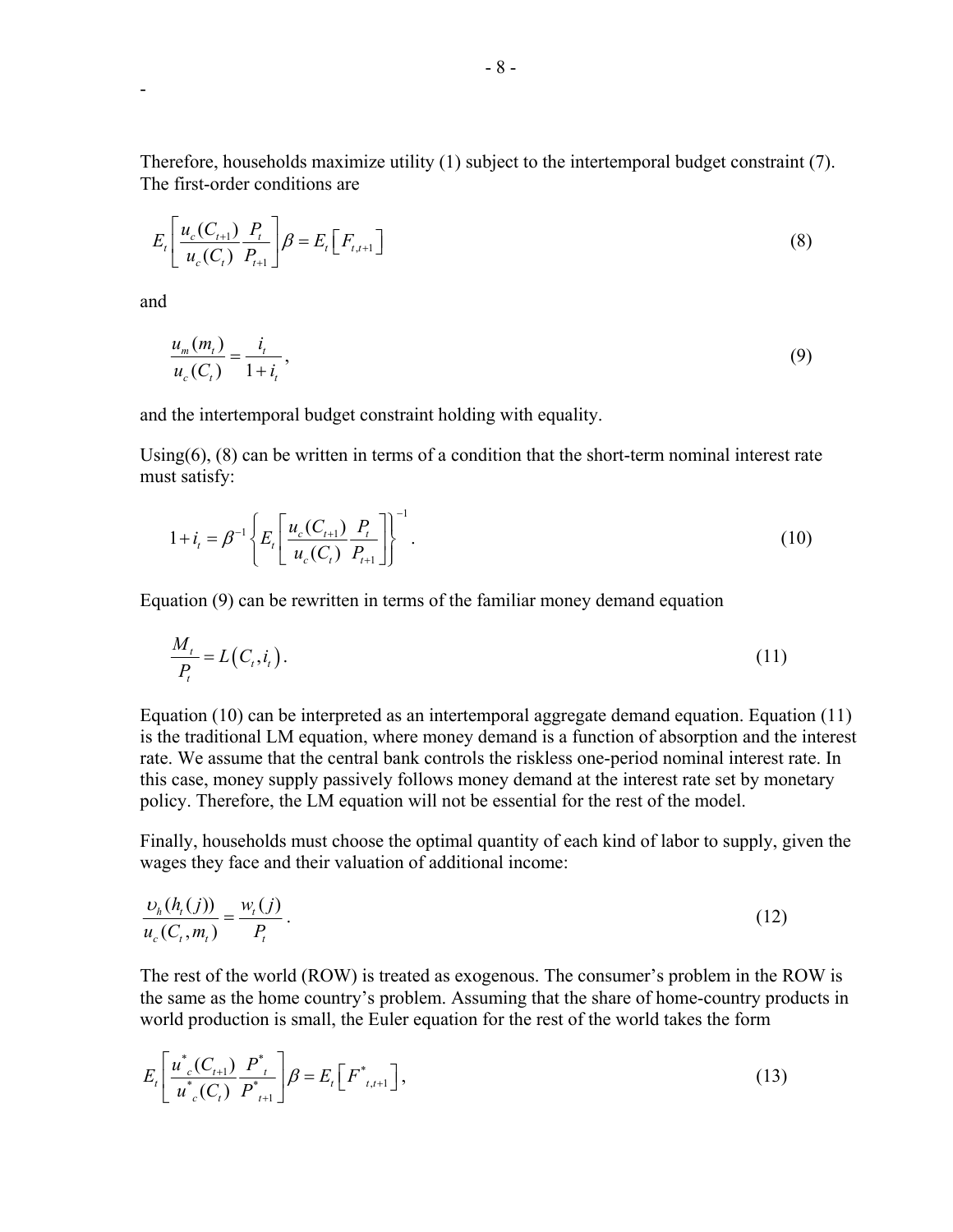where  $F_{t}^*$  is the stochastic discount factor for one-period-ahead nominal payoffs relevant to foreign households. In the open capital account model (with complete financial markets), this condition takes the form $3$ 

$$
E_t \left[ \frac{u_{c}^*(C_{t+1})}{u_{c}^*(C_t)} \frac{P_{t}^*}{P_{t+1}^*} \frac{S_t}{S_{t+1}} \right] \beta = E_t \left[ F_{t,t+1} \right],
$$
\n(14)

Combining (8) and (14), when the financial markets are complete, home-country consumption will be linked to the world consumption through

$$
u_c(C_t) = cu_{c}^*(C_t)Q_t,
$$
\n
$$
(15)
$$

where  $c$  is a constant depending on the initial conditions and  $Q_t$  is the real exchange rate defined by \*  $\frac{D_t L_t}{D}$  $Q_i = \frac{S_i P_i^*}{P_i}$ . As long as world consumption is stationary, home consumption will be stationary as well, so we can log linearize the model around the unique steady state.

When capital controls are present, the stochastic discount factors do not have to be equalized as the portfolio available to domestic and foreign households would be different. We will assume that they will differ by the degree of capital control, which we represent by  $Z_t > 0$ . When  $Z_t = 1$ , we are back to the free capital mobility case. As Romania's current capital controls are mostly on inflows, domestic interest rates are higher than the foreign ones, which implies that  $Z_t > 1$ . Therefore, the Euler equation takes the form

$$
E_t \left[ \frac{u_{c}^*(C_{t+1})}{u_{c}^*(C_t)} \frac{P_{t}^*}{P_{t+1}^*} \frac{S_t}{S_{t+1}} \right] \beta = E_t \left[ F_{t,t+1} \right] Z_t.
$$
 (16)

We further assume that the logarithm of Z<sub>t</sub> follows an autoregressive process with a drift, to represent the reduction in the degree of capital controls over time in Romania:<sup>4</sup>

$$
Z_t = \tilde{Z} Z_{t-1}^{\rho^z} e^{\varepsilon_t^z} \text{ or } \log Z_t = \log \tilde{Z} + \rho_z \log Z_{t-1} + \varepsilon_{t}^z. \tag{17}
$$

<sup>&</sup>lt;sup>3</sup> Throughout the paper we use the terms "open capital account", "financial opening", and "free capital mobility" interchangeably. The same convention applies to the terms "partial capital mobility" and "capital controls".

<sup>&</sup>lt;sup>4</sup> The speed and sequencing of the capital account liberalization have already been agreed with the European Commission (EC) as part of Romania's EU accession process and are thus somewhat exogenous to the short-term macroeconomic developments.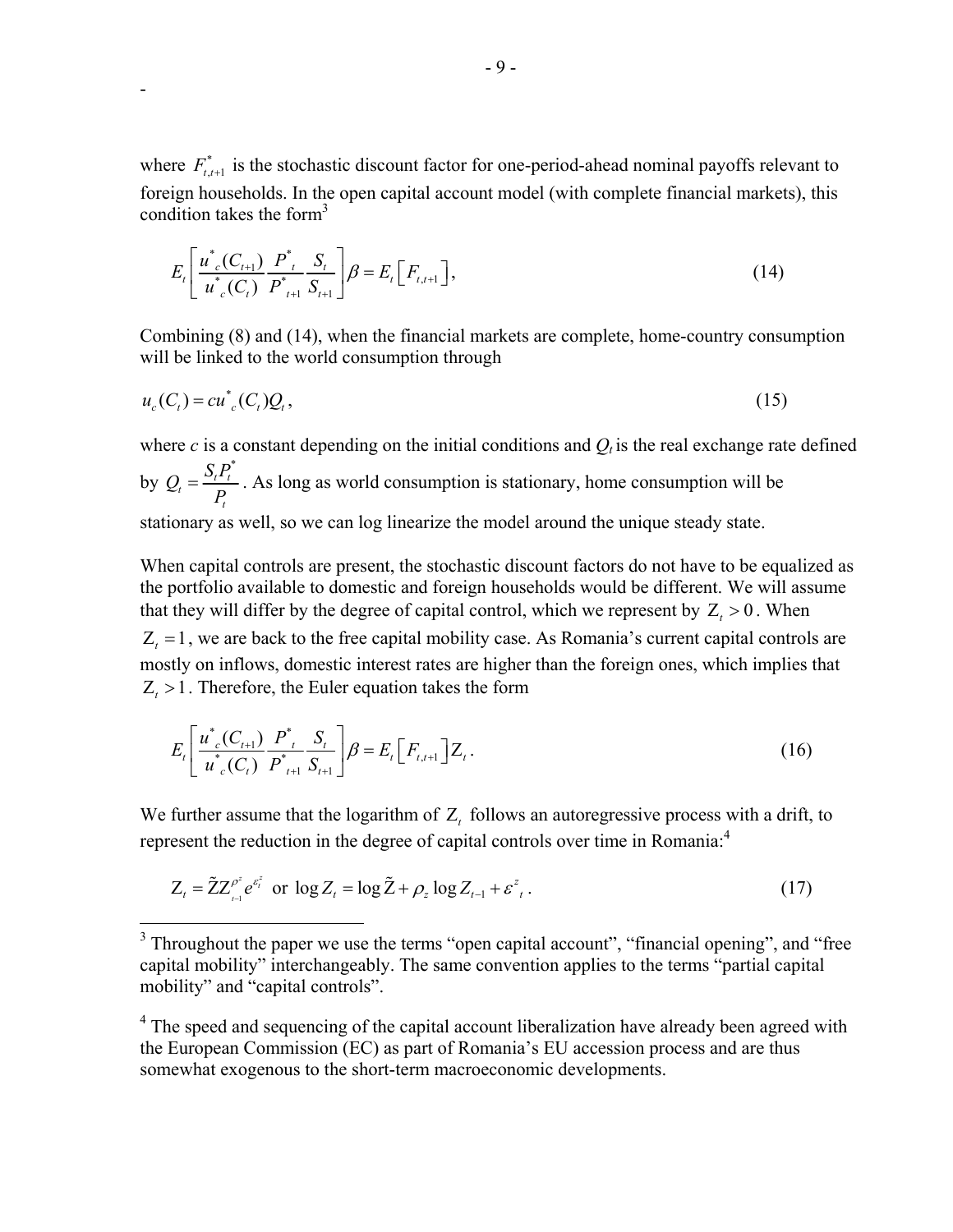$\tilde{Z} > 1$  guarantees that, in this model, we never reach free capital mobility. this will be introduced in the second model, along with the IT regime.

As we assume that the elasticity of substitution between domestic and foreign goods is one and initial holdings of international bonds are zero, the current account in the home economy is always balanced, independent of the availability of access to international financial markets. This allows us to use a unique steady state in this case as well. However, the steady state consumption levels are different in each of these models. In particular, the steady state consumption is lower in the case with capital controls.

#### **B. Government**

The government balances its budget in each period. Therefore, its budget constraint is represented by

$$
\tau(P_t Y_t) - T R_t + M_t - M_{t-1} = 0, \qquad (18)
$$

where  $\tau$  represents the proportional sales tax. We will assume that  $(1-\tau)=\mu$ , that is, the government sets the tax rate so as to offset the market distortion caused by monopolistic competition, where  $\mu$  represents the markup imposed by monopolistic firms. This implies that price rigidity is the only source of distortion in the economy.

# **C. Producers**

The production function is

-

$$
Y_t(j) = A_t h_t(j)^{\eta} I_t(j)^{1-\eta},\tag{19}
$$

where  $A_t$  is a time-varying exogenous technology factor and  $I_t$  stands for imported inputs.<sup>5</sup> Accordingly, each firm will minimize the cost

$$
w_t h_t(j) + P_t^* S_t I_t(j) \,,\tag{20}
$$

where  $P_t^*$  is the foreign price and  $S_t$  is the nominal exchange rate, subject to the production function.

<sup>&</sup>lt;sup>5</sup> Intermediate inputs constituted approximately 65 percent of total imports in 2003 (National Institute of Statistics of Romania, 2004).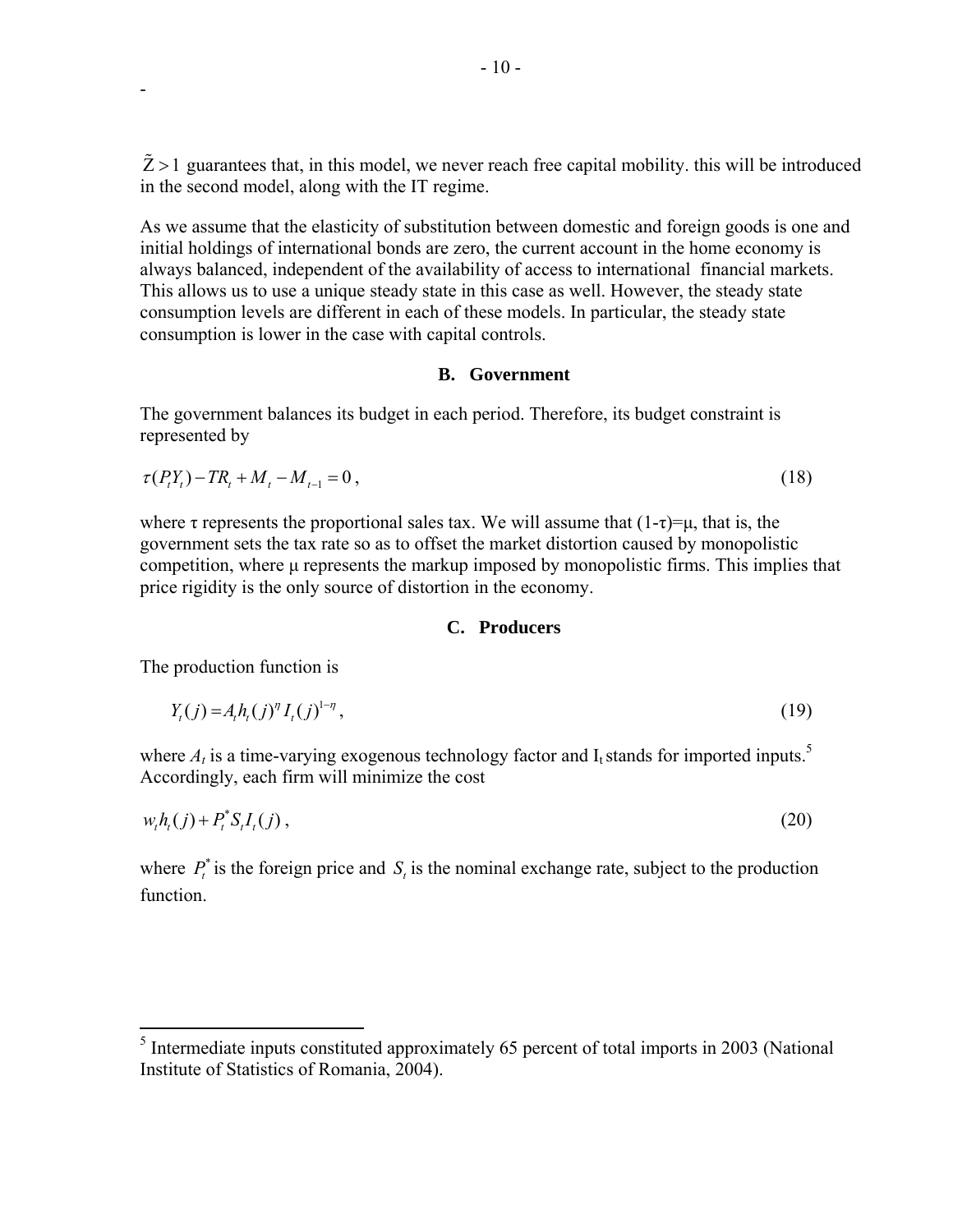Given demand functions for labor and imported inputs obtained from cost minimization and by imposing market equilibrium, the nominal marginal cost is

$$
MC_t = k^* Y_t(j)^\omega (P_t^* S_t)^{(1-\eta)(1+\omega)} \left[ \frac{P_t}{C_t^{\sigma-1}} \right]^{\frac{\omega}{\gamma}} A_t^{1+\omega}, \tag{21}
$$

where  $k^*$  is an unimportant constant and  $\omega$  is the elasticity of marginal cost with respect to the firm's own output.

Finally, we need to specify the pricing mechanism in this economy. We are assuming staggered prices, à la Calvo (1983). Producers have only random and exogenous opportunities to change their prices. In each period, a fraction,  $\alpha$ , of the prices in the economy remain unchanged, and a fraction (1- $\alpha$ ) are updated. Note that the probability of a price change in any period is independent of its previous adjustments. Accordingly, the domestic price index boils down to

$$
P_{h,t} = \left[ (1-\alpha)p(j)_{h,t}^{1-\theta} + \alpha P_{h,t-1}^{1-\theta} \right]_{1-\theta}^{\frac{1}{1-\theta}}.
$$
 (22)

Producers maximize the following profit function:

-

$$
E_{t}\left\{\sum_{T=t}^{\infty}\alpha^{T-t}F_{t,T}\left[\Pi(P_{h,t}(j),P_{h,T}^{I},P_{h,T};Y_{T},S_{T})\right]\right\}\quad,\tag{23}
$$

where the profit function for any firm supplying good *i* is given by

$$
\Pi_{t}(j) = (1-\tau)P_{h,t}(j)Y_{t}(j) - w_{t}h_{t}(j) - P_{t}^{*}S_{t}I_{t}(j)
$$
\n
$$
= (1-\tau)P_{h,t}(j)Y_{t}(j) - \frac{k(P_{t}^{*}S_{t})^{1-\eta}(w_{t})^{\eta}}{A_{t}}y_{t}(j).
$$

By using the demand equation and substituting out wages, the profit function takes the form

$$
\Pi_{t} = (1 - \tau) p_{h,t}(j) \left( \frac{P_{h,t}(j)}{P_{h,t}} \right)^{-\theta} C_{h,t}^{d}
$$
\n
$$
-k (P_{t}^{*} S_{t})^{1-\eta} \left( P_{t} v_{h} \left( \frac{\left( \frac{P_{h,t}(j)}{P_{h,t}} \right)^{-\theta/\eta}}{A_{t}^{1/\eta} I_{t}(j)} \right) / u_{c}(C_{t}) \right)^{\eta}
$$
\n
$$
- \frac{\left( 24 \right)^{\eta}}{A_{t}} \left( \frac{P_{h,t}(j)}{P_{h,t}} \right)^{-\eta} \left( \frac{P_{h,t}(j)}{P_{h,t}} \right)^{-\theta} C_{h,t}^{d}, \qquad (24)
$$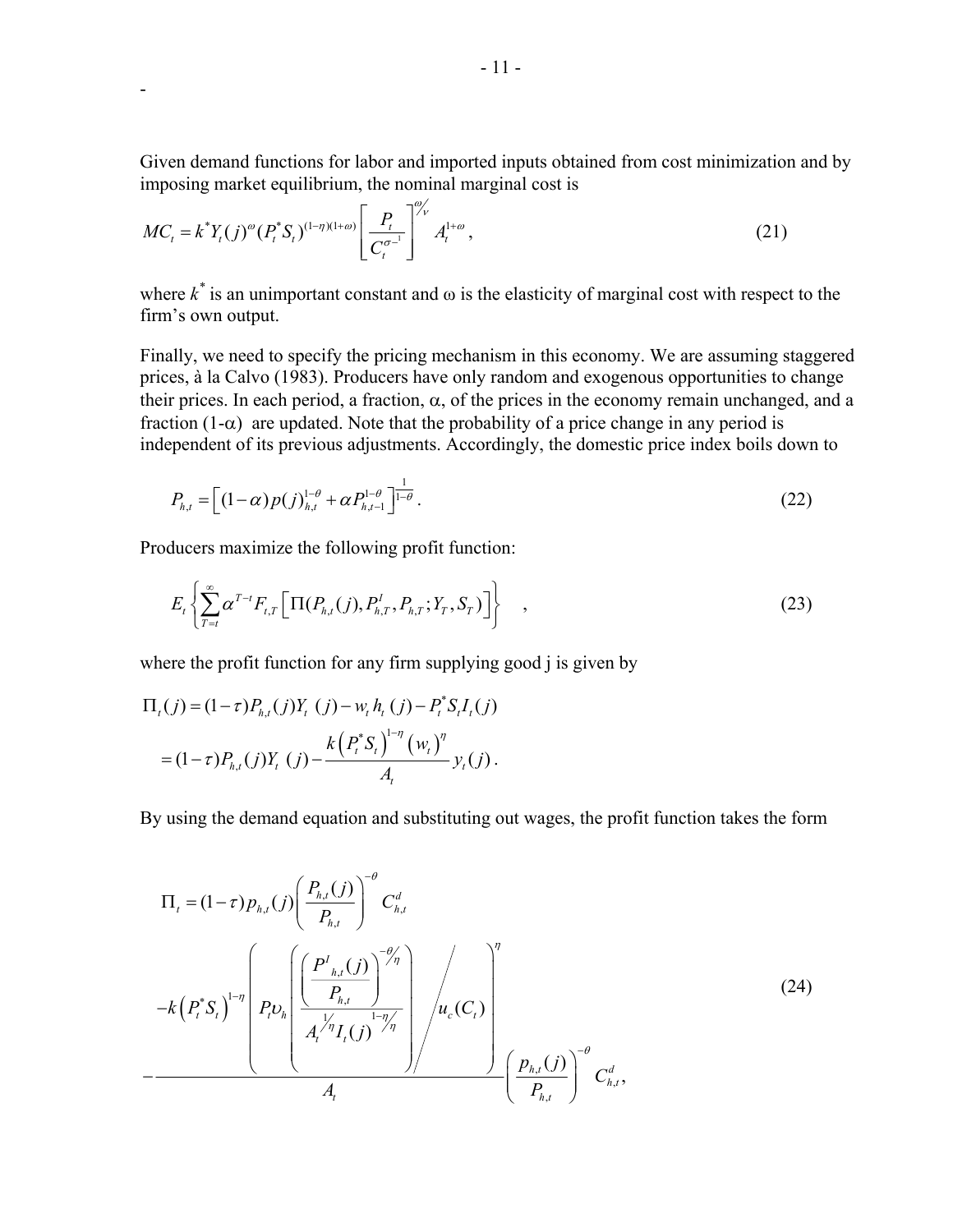where we assume that the wages depend on the industry price level.

Producers will maximize the above profit function with respect to  $P_{h,t}(j)$ . Then the resulting first order condition is

$$
E_t\left\{\sum_{T=t}^{\infty}(\alpha)^{T-t} F_{t,T}\Pi_1\left(P_{h,t}^{new}, P_{h,t}^I, P_{h,T}; Y_T, S_T\right)\right\} = 0,
$$
\n(25)

where  $P_{h,t}^{new}$  represents the new optimal price level.

The stochastic discount factor is substituted out by using the first-order condition to the consumer's problem:

$$
E_t\left\{\sum_{T=t}^{\infty}\left(\alpha\beta\right)^{T-t}u_c(C_T)\Pi_1\right\}=0\,,
$$

where

-

$$
\Pi_{1} = \frac{(1-\tau)(1-\theta)}{\theta} \left( \frac{P_{h,t}(j)}{P_{h,t}} \right)^{-\theta} C_{h,t}^{d} - MC_{t} \left( \frac{P_{h,t}(j)}{P_{h,t}} \right)^{-\theta} \frac{1}{P_{h,t}(j)} C_{h,t}^{d}
$$
\n
$$
= \left[ P_{h,t}(j) - MC_{t} \right] \left( \frac{P_{h,t}(j)}{P_{h,t}} \right)^{-\theta} C_{h,t}^{d}
$$
\n(26)

where in the second line of equation (26) we used the fact that  $\frac{(1-\tau)(1-\theta)}{2} = \frac{(1-\tau)}{2} = 1$  $\frac{(1-\tau)(1-\theta)}{\theta} = \frac{(1-\tau)}{\mu} = 1$ .  $C_{h,t}^{d}$  is total demand for domestically produced goods. The first-order condition then becomes

$$
E_{t}\left\{\sum_{T=t}^{\infty}\left(\alpha\beta\right)^{T-t}u_{c}\left(C_{T}\right)\left[\frac{P^{new}_{h,t}}{P_{h,T}}-mc_{T}\right]\left(\frac{P^{new}_{h,t}}{P_{h,T}}\right)^{-\theta}C_{h,T}^{d}\right\}=0.
$$
\n(27)

We define the real marginal cost as ,  $t = \frac{MC_t}{D}$ *h t*  $mc_{t} = \frac{MC_{t}}{P_{h,t}}$ . This and the evolution of  $P_{h,t}$ , given in (22), together provide the aggregate supply (AS) relation in the economy.

# **III. THE LOG-LINEARIZED MODEL**

All terms appearing in this section are percentage deviations from their respective steady state values, as indicated by lower-case letters.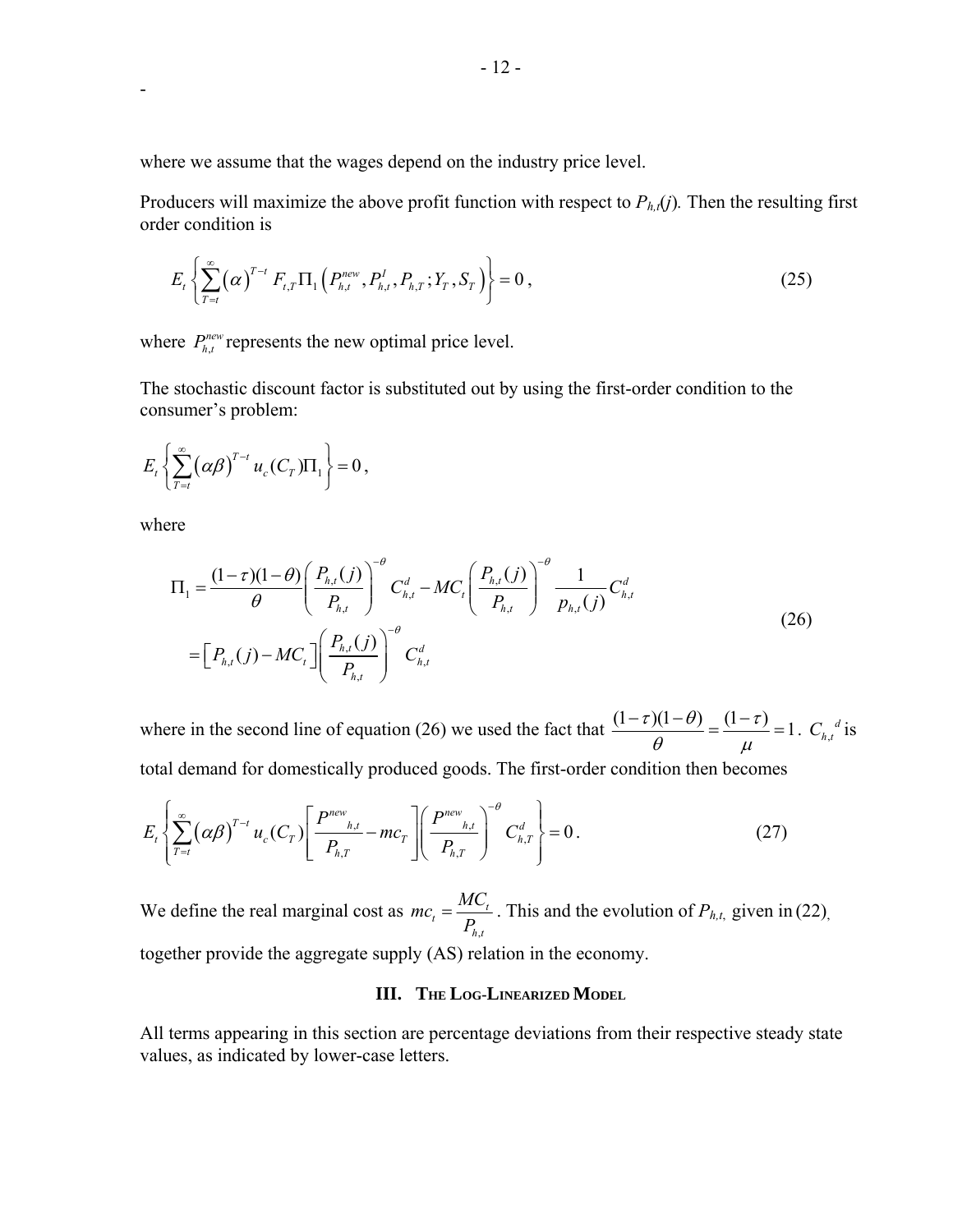#### **A. Aggregate Demand**

The log linearization of equation (10) produces the following standard open economy IS curve:

$$
x_{t} = E_{t}x_{t+1} - \sigma i_{t} + \varphi_{\pi}E_{t}\pi_{h,t+1} + \gamma(\mathbf{y}_{t}^{*} - E_{t}\mathbf{y}_{t+1}^{*}) + \varphi_{s}(s_{t} - E_{t}s_{t+1}) - \varphi_{a}(a_{t} - E_{t}a_{t+1}),
$$
\n(28)

where  $x<sub>i</sub>$  is the output gap defined as the difference between output and its natural level. In addition to the standard closed economy relation, the current output gap depends on the current and expected future nominal exchange rate. Accordingly, a depreciation at present time shifts demand from foreign products to domestic ones and raises output.

Similarly, the log linearization of (11) gives a traditional money demand representation:

$$
m_t = \varphi_y c_t - \varphi_t i_t, \tag{29}
$$

where  $\varphi_i$  is the interest rate sensitivity of the money demand and  $\varphi_v$  is the income elasticity.

## **B. Aggregate Supply**

The log linear approximation of the domestic price index (22) can be written as

$$
p_{h,t} = (1 - \alpha) p_{h,t}^{new} + \alpha p_{h,t-1}.
$$
\n(30)

When we add and subtract  $(1 - \alpha) p_{h}$  and rearrange the terms we obtain

$$
\pi_{h,t} = \frac{1-\alpha}{\alpha} \Big( p_{h,t}^{\text{new}} - p_{h,t} \Big). \tag{31}
$$

Aggregate supply then takes the following form:

-

$$
\pi_{h,t} = \beta E_t \pi_{h,t+1} + \kappa_x x_t + \kappa_q (p_t^* + s_t - p_{h,t}) - \kappa_y y_t^*.
$$
\n(32)

Finally, assuming zero deviation from the steady state for foreign inflation, consumer price index (CPI) inflation can be written as

$$
\pi_t = \gamma(s_t - s_{t-1}) + (1 - \gamma)(\pi_{h,t}). \tag{33}
$$

#### **C. Capital Controls Versus Uncovered Interest Parity**

While there are capital controls in the first model, we will assume complete international financial markets after the switch to IT and the capital account liberalization. Without some form of perfect risk sharing, consumption may not be stationary – a situation that prevents log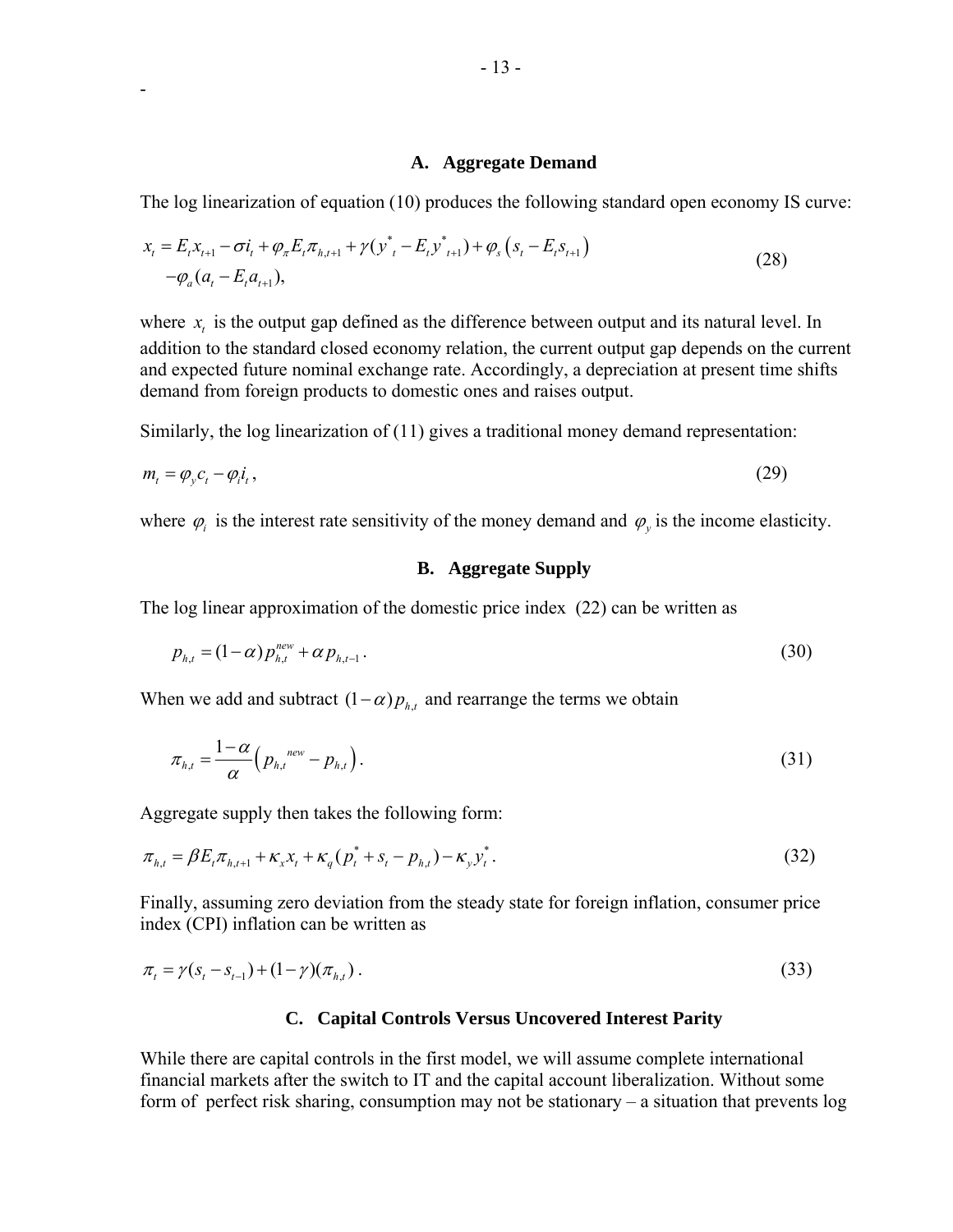linearization around a unique steady state. In order to avoid these complications in the case with capital controls, we assume that the elasticity between domestic and foreign goods is one, as mentioned above. Given the Cobb-Douglas preferences for traded goods (equation (2)) and the small economy assumption, the structure of financial markets would then not affect equilibrium allocations. As a result, the current account is always in balance.<sup>6</sup> We also assume that the domestic financial markets are sufficiently complete, so that diversification opportunities allow consumption smoothing in case of sector-specific shocks.

Before the removal of capital controls, log linearization of the Euler equations (8) and (16) for the home and the foreign country imply that

$$
i_t = i_t^* + E_t s_{t+1} - s_t + \zeta_t, \qquad (34)
$$

where  $\zeta$  represents the interest rate wedge stemming from capital controls. In this context, the nominal exchange rate is the policy instrument.

However, with perfect capital mobility, uncovered interest parity holds:

$$
i_t - i_t^* = E_t s_{t+1} - s_t. \tag{35}
$$

In this case, log linearization of (15) and the market-clearing condition<sup>7</sup>

$$
c_{t} = \frac{1}{1-\gamma} y_{t} - \frac{\gamma}{1-\gamma} y_{t}^{*} - \frac{\gamma}{1-\gamma} \frac{2-\gamma}{1-\gamma} q_{t}
$$
(36)

imply that

<u>.</u>

-

$$
y_t = y_t^* + \mu q_t
$$
, where  $\mu = (1 - \gamma)\sigma + \frac{\gamma(2 - \gamma)}{(1 - \gamma)}$ . (37)

 $<sup>7</sup>$  Derived in the technical appendix, which is available from the authors upon request.</sup>

 $6$  This is a common assumption in papers on large open economies, such as Obstfeld and Rogoff (2000), Corsetti and Pesenti (2001), and Benigno and Benigno (2001). The intuition is as follows: when the relative price of foreign goods rises, the increase in demand for domestic goods (and the nominal income) is exactly offset by the proportional decline in the residents' purchasing power. Therefore, no need for international asset movements arises. Parado and Velasco (2002) examine this condition for a small open economy (SOE) and show that with the extreme size asymmetry between the SOE and the ROW, the ROW would behave as a closed economy and its current account would always be zero, implying that the SOE's current account is also zero.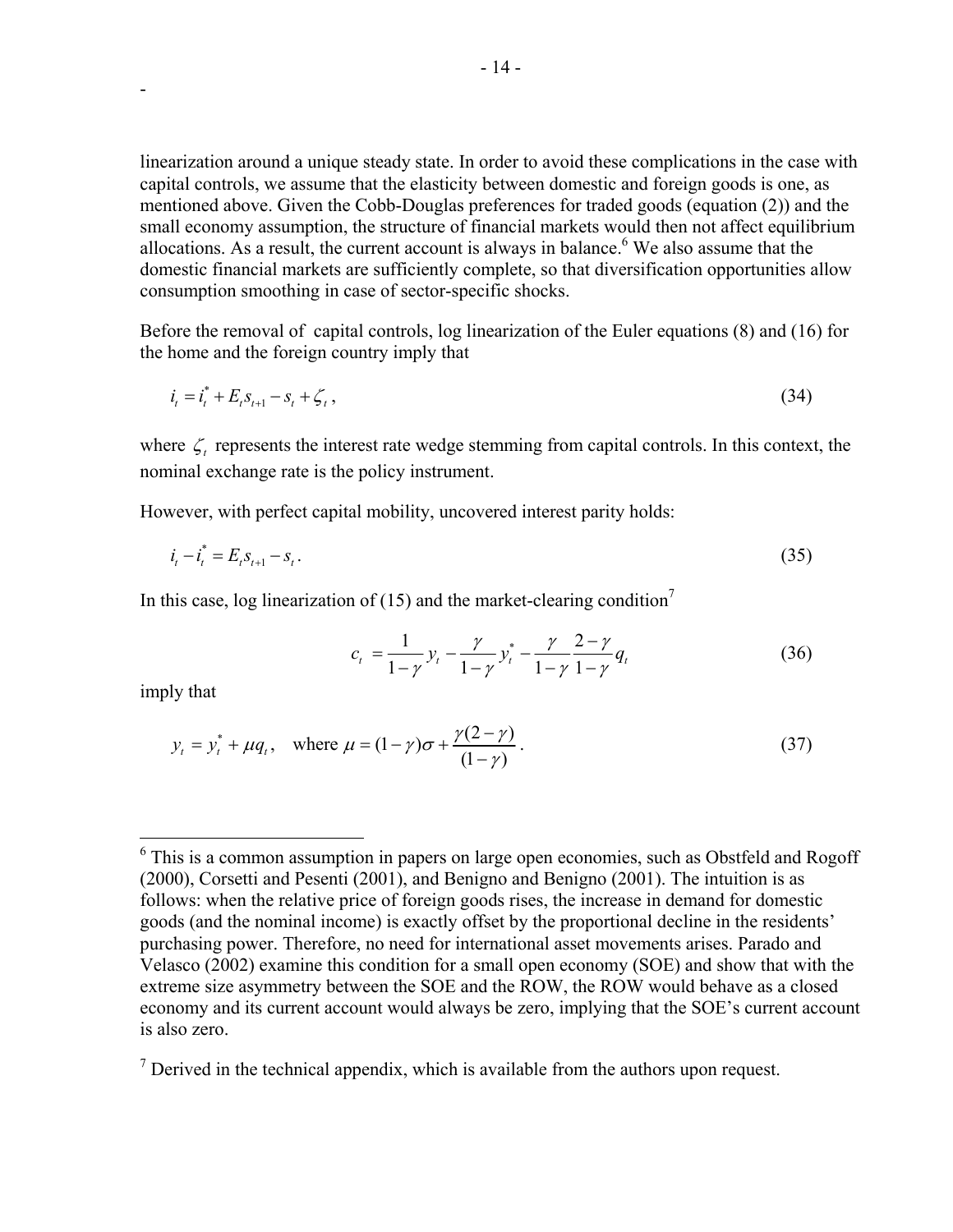#### **D. Monetary Policy Rules**

In the presence of partial capital controls, the central bank's instrument is the exchange rate. Therefore, monetary policy takes the following form:

$$
s_{t} = \rho_{s} s_{t-1} + (1 - \rho_{s}) \overline{s}_{t} + \varepsilon_{t}^{s},
$$
  
where  

$$
\overline{s}_{t} = \chi_{\pi} (E_{t} \pi_{t+1} - \overline{\pi}) + \chi_{x} x_{t}
$$
 (38)

and where  $\chi_{\pi} < 0$ ,  $\chi_{\chi} < 0$  and  $\bar{\pi}$  is the implicit inflation target.

-

We assume exchange rate smoothing, in order to reflect the concern of the monetary authorities about excessive exchange rate volatility. This is in line with the NBR's practice in 2003 – 2004 (Figure 1). Moreover, the analysis in Gueorguiev (2004) shows that while the pass-through from the exchange rate to prices remains significant, exchange rate volatility explains only a small fraction of inflation variability over the period 2001-04, indicating a relatively smooth exchange rate. Furthermore, in the current model, exchange rate volatility is undesirable because it brings about volatility in marginal costs, which, in turn, adversely affects production. Whenever expected inflation exceeds its target, the central bank appreciates the currency to offset the effect on the CPI. The emphasis on the output gap is minor and only comes because of its implications for future inflation. The stochastic term in the exchange rate rule allows occasional deviations from the rule in the form of shocks  $\varepsilon^s$  to the exchange rate, which are assumed to be zero-mean, independently and identically distributed (i.i.d.). The interest rate is then determined through (34).

With free capital mobility, monetary policy reduces to

$$
i_t = (1 - \rho_i)\overline{i}_t + \rho_i i_{t-1}
$$
  
where  

$$
\overline{i}_t = \phi_\pi (E_t \pi_{t+k} - \overline{\pi}) + \phi_x x_t + \phi_s s_t + \varepsilon^i_t
$$
 (39)

is the interest rate target,  $\bar{\pi}$  is the inflation target, and  $\phi_{\pi} > 1$ ,  $\phi_{\pi} > 0$ ,  $\phi_{\pi} > 0$ . We assume interest rate smoothing, as interest rate volatility has information costs that reduce investment, trade and growth. We also allow for zero mean i.i.d. interest rate shocks, which can be interpreted as either temporary deviations from the interest rate rule or monetary policy mistakes. The coefficient of the exchange rate reflects the central bank's concern for the exchange rate owing to its impact on inflation. A higher value implies a higher degree of managed floating, as in Parrado (2004). The level of the exchange rate is determined through the uncovered interest parity condition (35). We also allow for a zero-mean, i.i.d. exchange rate shock in order to analyze the effect of unexpected exchange rate changes caused by external factors (e.g., contagion) under an open capital account.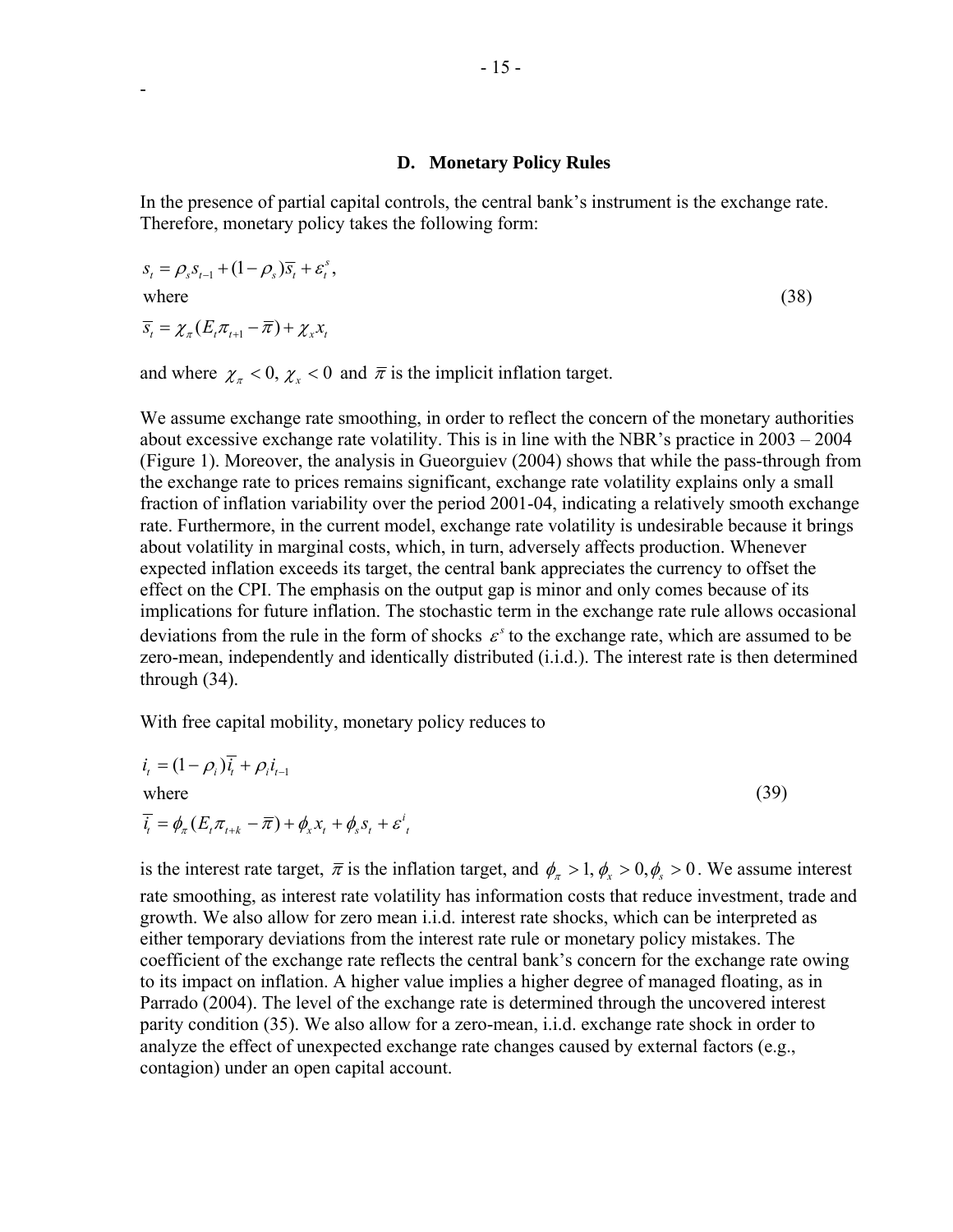#### **E. Stochastic Processes**

The four exogenous stochastic processes evolve as follows:

$$
y_t^* = \rho^{y^*} y_{t-1}^* + \varepsilon_t^{y^*}
$$
 (40)

$$
i_t^* = \rho^{i^*} i_{t-1}^* + \varepsilon_t^{i^*}
$$
\n(41)

$$
a_t = \rho^a a_{t-1} + \varepsilon_t^a \tag{42}
$$

$$
\zeta_t = \tilde{\zeta} + \rho^{\zeta} \zeta_{t-1} + \varepsilon_t^z. \tag{43}
$$

All error terms are i.i.d. with zero mean.

-

# **IV. WELFARE CRITERIA**

The ideal welfare criterion is the one obtained from a second-order Taylor approximation to the utility function. However, in a small open economy model, it is very difficult to eliminate the linear terms in the Taylor approximation. In addition, in our model the presence of intermediate inputs affects demand for labor, complicating the approximation of the disutility from work. Another hurdle stems from the difference in the steady states in the two models that we consider.

Given this caveat, we will use two welfare criteria to evaluate the welfare implications of our models:

• For comparability with most of the literature, we will evaluate the stabilizing performance of the frameworks under a standard loss function:

$$
E[L_t] = \lambda_{\pi} Var\Big[\pi_{h,t}\Big] + \lambda_{\pi} Var\Big[x_t\Big] + \lambda_q Var\Big[q_t\Big].
$$
\n(44)

• Our preferred measure is, however, the compensating variation introduced by Lucas (1987). The net welfare gain under the new policy regime, compared with the old one, is computed as the fraction by which consumers' original steady state consumption basket would have to be increased to deliver the same lifetime utility as under the new regime.

We would tend to give less weight to the welfare comparisons based on the loss function for the following reason. Kim and Kim (2003) have shown that a first-order log linearization of the model's structural equations, coupled with a welfare function derived from a first-order linearization of the utility function, distorts welfare analysis, and as a result financial opening may spuriously appear to be welfare-reducing. In our analysis, we minimize this bias by explicitly calculating the shift in steady state consumption, as well as the consumption path in response to shocks. Nevertheless, we are forced to use ad-hoc weights in the loss function, as their derivation from model parameters would require a second-order Taylor series approximation, which is difficult for small open economy with an explicit production side and a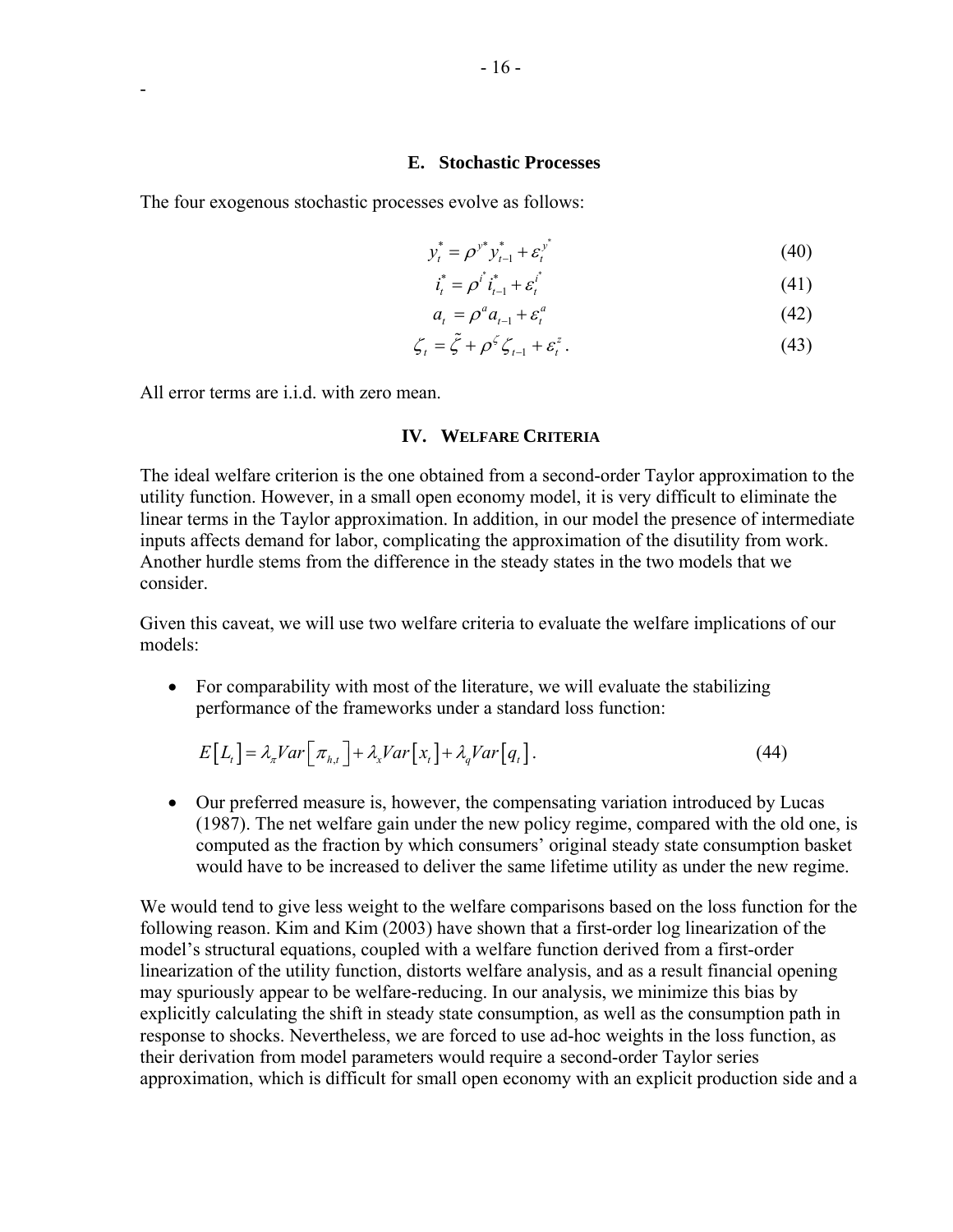shift in the steady state consumption.<sup>8</sup> We compensate for the ad-hoc weights by subjecting them to sensitivity analysis.

The first two terms of the loss function are standard in all models and come from the sticky prices. What matters for utility is domestic inflation, not the CPI inflation, because only domestic prices are sticky. Sticky prices distort the consumption/leisure choice, and, through the disutility of work, affect welfare. In an open economy, real exchange rate variations are also costly. In particular, in our model the real exchange rate affects the firm's choice of intermediate input and labor, generating an additional impact on the disutility of work. To see that, consider the log linear approximation of the labor demand equation: $9$ 

$$
h_t(j) = y_t(j) + (1 - \eta) \left( p_t^* + s_t - w_t \right) - a_t.
$$

-

Solving this for the wage rate and substituting in the log-linearized version of the labor supply (12) will bring about the effect of the exchange rate on the marginal disutility of the work. In addition, when we use the market-clearing condition (36) to represent consumption in terms of output, the real exchange rate will be one of the terms that appears in the utility function.<sup>10</sup>

# **V. MODEL PARAMETERIZATION AND RESULTS**

The selected parameter values and their explanations are provided in Table 1. A discount factor of  $\beta$  = 0.99 implies a steady state real interest rate of 4 percent per annum. A price elasticity of demand of  $\theta$  = 4.33 translates into an average markup of 30 percent, not unusual for an emerging market with attractive conditions for capital. As part of the sensitivity analysis, we analyze the range 4.33-20, which implies markup between 30 percent and 5 percent. The size of the intertemporal elasticity of substitution is more controversial and has an important effect on the results.<sup>11</sup> Therefore, we have tried the range 0.5-2. The values of the monetary policy parameters are set such that there is a high degree of interest rate and exchange rate smoothing. In the model with free capital mobility,  $\phi_{s}$  is chosen to reflect a mild degree of managed float. Moreover, the central bank values its performance on inflation higher than stabilizing the output gap or the exchange rate and thus responds to inflation deviations more aggressively. The weights in the loss function reflect the inflation's priority; as for the output gap and the real exchange rate, we present some sensitivity analysis in Table 4. For certain monetary policy parameter combinations, the model is not determinate. Therefore, parameters are also chosen such that the model is determinate.

<sup>&</sup>lt;sup>8</sup> In the literature, second-order approximations for small open economies have been derived only with a simpler production side and single period (Senay and Sutherland, 2004).

 $9^9$  Derived in the technical appendix, which is available from the authors upon request.

 $10$  Obstfeld and Rogoff (2000) and Senay and Sutherland (2004) have a similar term.

<sup>&</sup>lt;sup>11</sup> Hall (1988) and Barsky et al. (1997) estimate values smaller than 1.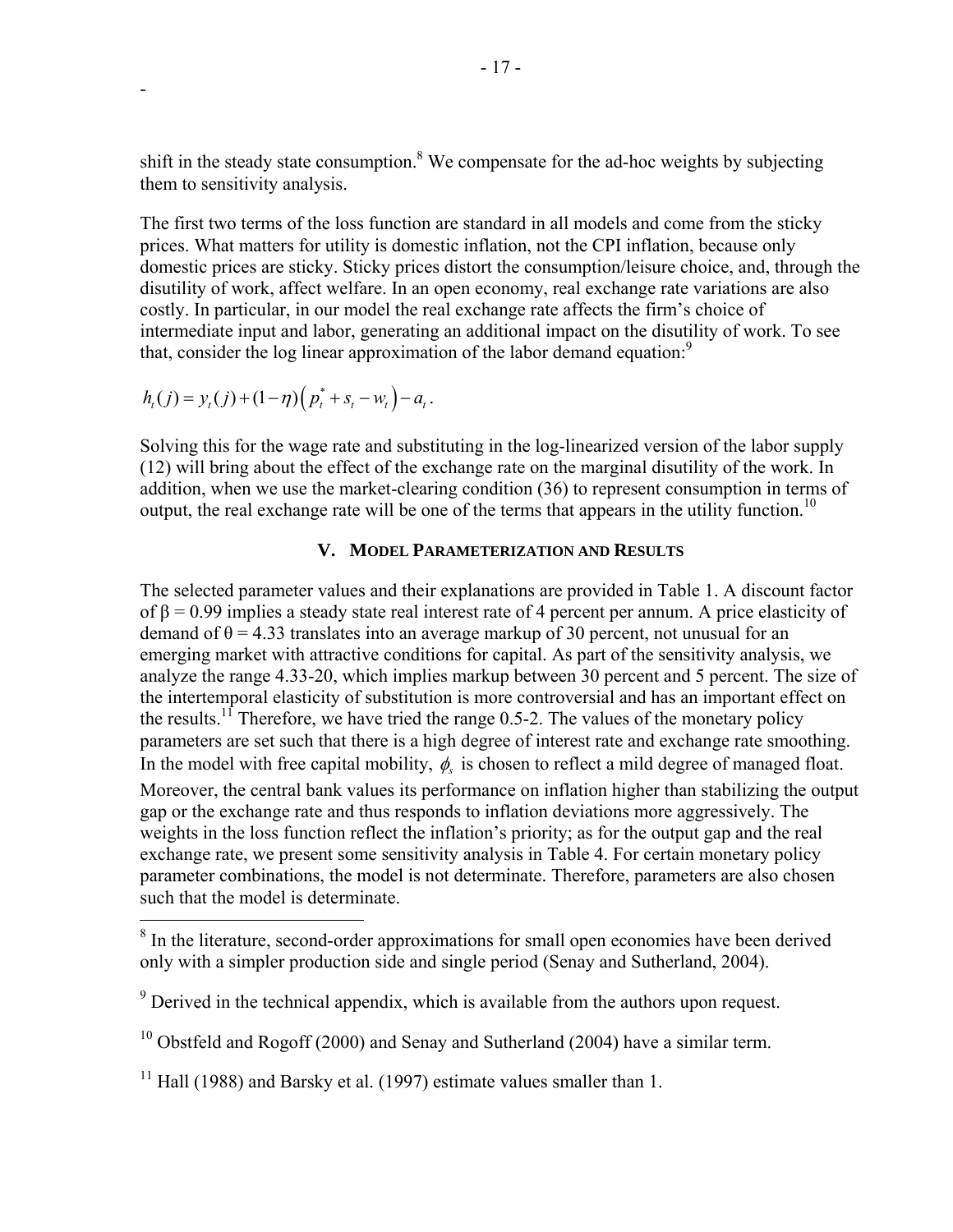| <b>Parameter</b>                | <b>Explanation</b>                                                                  | <b>Value</b> |
|---------------------------------|-------------------------------------------------------------------------------------|--------------|
| $\beta$                         | Discount factor                                                                     | 0.99         |
| γ                               | Share of foreign goods in domestic consumption                                      | 0.37         |
|                                 | (Approximated by the share of imports in GDP)                                       |              |
| θ                               | Price elasticity of demand faced by each monopolist<br>Share of labor in production | 4.33<br>0.60 |
| η<br>$\alpha$                   | Probability that a firm does not change its price                                   | 0.75         |
|                                 | (Frequency of price adjustments is once in four quarters)                           |              |
| 1/v                             | Labor supply elasticity                                                             | 0.50         |
| σ                               | Intertemporal elasticity of substitution                                            | 1.10         |
|                                 | <b>Derived Parameters</b>                                                           |              |
|                                 | <b>IS</b> equation                                                                  |              |
| $\varphi_{\pi}$                 | The coefficient of the expected inflation                                           | 1.296        |
| $\varphi_{\rm s}$               | The coefficient of the nominal exchange rate                                        | 0.196        |
| $\varphi_a$                     | The coefficient of the technology shock                                             | 1.452        |
|                                 | <u>AS equation</u>                                                                  |              |
| $K_{\chi}$                      | The coefficient of the output gap                                                   | 0.0254       |
| $K_q$                           | The coefficient of the real exchange rate                                           | 0.0175       |
| $\kappa_{y^*}$                  | The coefficient of foreign output                                                   | 0.0039       |
|                                 | <b>Interest Rate Rule (Model with free capital mobility)</b>                        |              |
| $(1-\rho_i)\phi_{\pi}$          | The coefficient of expected inflation deviation from the target                     | 1.5          |
| $(1-\rho_i)\phi_x$              | The coefficient of the output gap                                                   | 0.1          |
| $(1-\rho_i)\phi_s$              | The coefficient of the exchange rate                                                | 0.8          |
| $\rho_i$                        | The degree of interest rate smoothing                                               | 0.8          |
|                                 | <b>Exchange Rate Rule (Model with capital controls)</b>                             |              |
| $(1-\rho_s)\chi_x$              | The coefficient of the output gap                                                   | $-0.1$       |
| $(1-\rho_{s})\chi_{\pi}$        | The coefficient of expected inflation deviation from the target                     | $-1.5$       |
| $\rho_{\rm s}$                  | The degree of exchange rate smoothing                                               | 0.8          |
|                                 | <b>Shock persistence</b>                                                            |              |
| $\rho_a$                        | Serial correlation of technology shock                                              | 0.9          |
| $\rho_{y^*}$                    | Serial correlation of shock to foreign output                                       | 0.9          |
| $\rho_{\scriptscriptstyle i^*}$ | Serial correlation of shock to foreign interest rate                                | 0.9          |
|                                 | <b>Central Bank Loss Function</b>                                                   |              |
| $\lambda_{\pi}$                 | The weight of inflation variation                                                   | 1.5          |
| $\lambda_{\sf_x}$               | The weight of output gap variation                                                  | 0.5          |
| $\lambda_q$                     | The weight of real exchange rate variation                                          | 0.5          |

Table 1. List of Parameter Values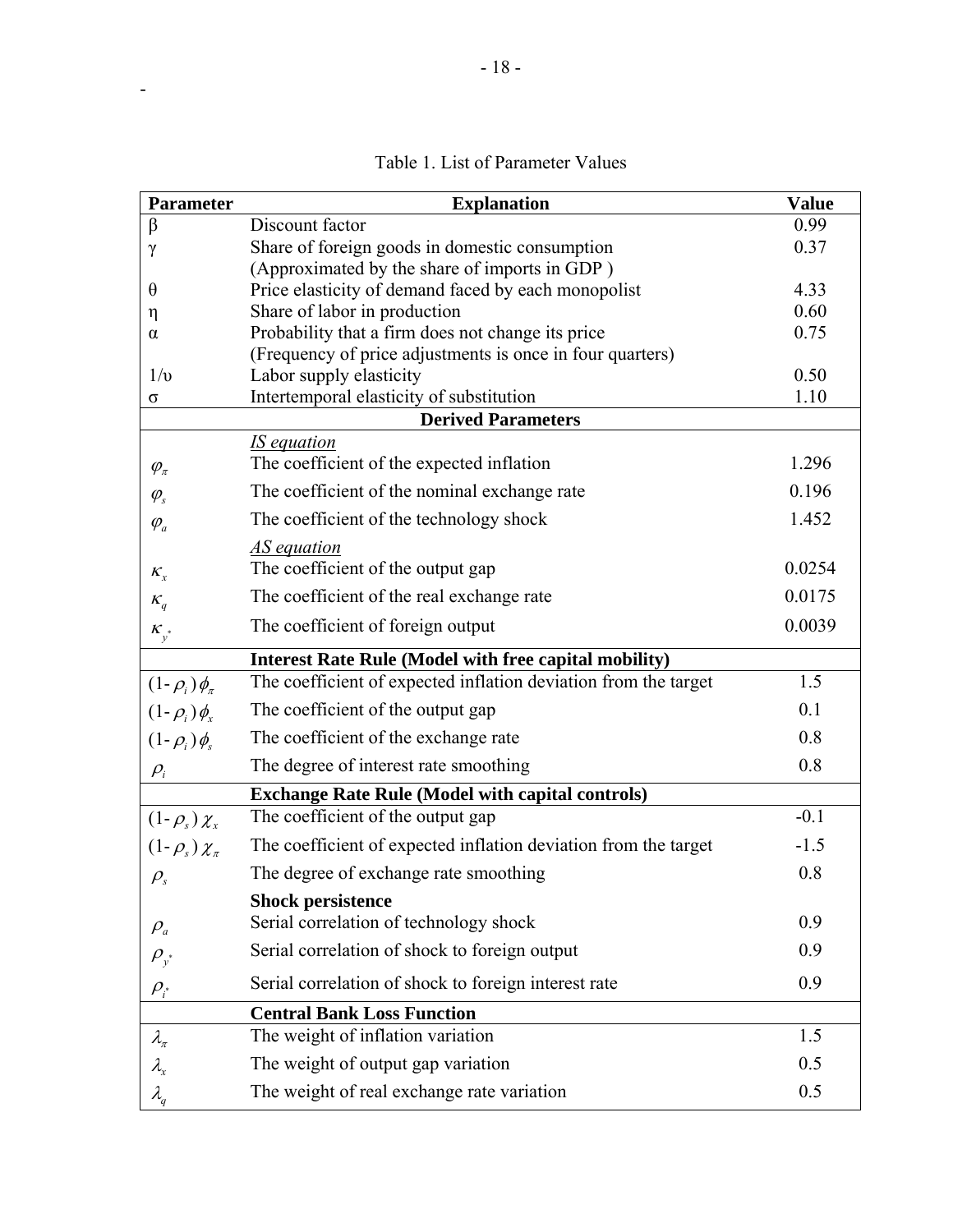# **A. Impulse Responses**

#### **Capital Controls**

-

We examine the model variables' response to five shocks: (i) a temporary halt in the process of relaxing capital controls, which creates a 50-basis-point interest rate rise relative to the baseline; (ii) a 10 percent nominal exchange rate depreciation, which reflects an one-off deviation from the systematic policy rule;(iii) a 25-basis-point foreign interest rate (*i\**) increase; (iv) a 1 percent increase in foreign output (*y\**); and (v) a productivity shock, expressed as 1 percent increase in the technology factor (*a*).

When the foreign interest rate increases, foreign output will be affected as well. According to the European Central Bank's (ECB) Area wide Model of the Euro Area (Fagan et al., 2001), a 25-basis-point ECB interest rate increase causes Euro-area output (our proxy for foreign output) to decline by about 0.25 percent. The impulse responses reflect these two changes together. Figure 2 present the response of the main economic variables to these five shocks.

A temporary intensification of capital controls raises the domestic interest rate and reduces output and domestic inflation on impact. The monetary policy rule implies an exchange rate depreciation. The overall impact on the CPI is then negligible. Interestingly, a shock of the sort did occur in January 2004 with the postponement of the liberalization of nonresident access to local bank accounts. While many other factors were in play, commercial bank interest rates stayed high until midyear, and the NBR actively resisted strong appreciation pressures to keep the CPI from undershooting the targeted path.

A one-off exchange rate depreciation generates a significant output increase through expenditure switching toward domestically produced goods. The initial impact on CPI inflation is offset by the ensuing exchange rate appreciation, after the first-period depreciation.

A foreign interest rate shock raises the domestic interest rate on impact, which, in turn, lowers output and domestic inflation. The monetary policy rule then implies an exchange rate depreciation. However, as the central bank smoothes the exchange rate, this depreciation is not fully realized on impact, which creates expectations for further depreciation. These expectations produce a further increase in the interest rate through the interest rate parity condition, which reduces output even more. After a while, the effect of the shock begins to dissipate and the exchange rate begins appreciating. Its "hump" trajectory helps to stabilize the CPI inflation. During the initial few periods when domestic inflation is lower, the exchange rate depreciates, which keeps the CPI more or less constant.

An increase in foreign output raises domestic output and inflation, which implies an exchange rate appreciation through the monetary policy rule. The hump in the exchange rate again creates expectations for appreciation, which induce lower interest rate and higher output. The appreciation of the currency outweighs the increase in domestic inflation and lowers the CPI inflation.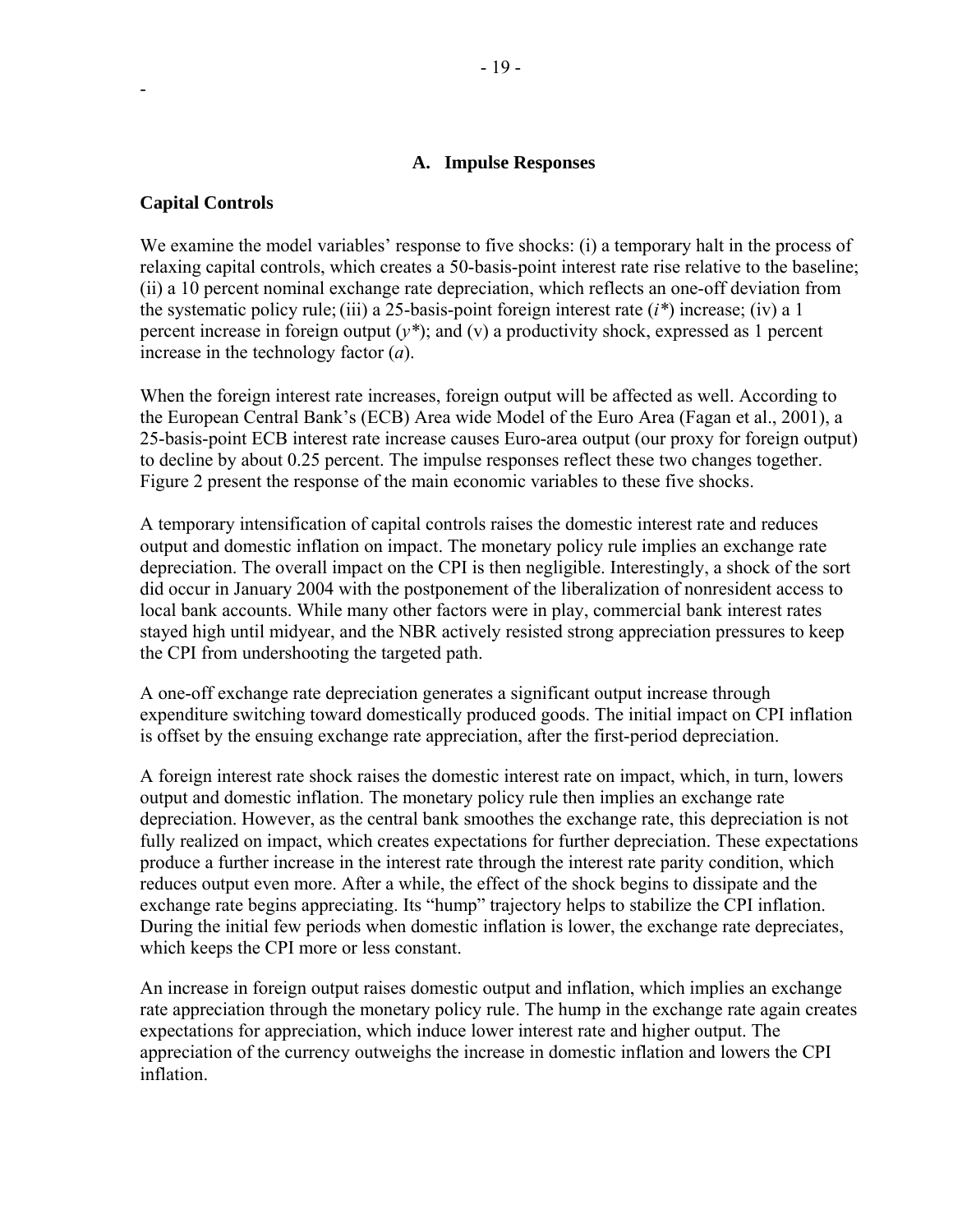

# Figure 2. Capital Controls and an Exchange Rate Rule

Note: *cc* stands for capital controls; *d-inflation* is domestic-goods inflation.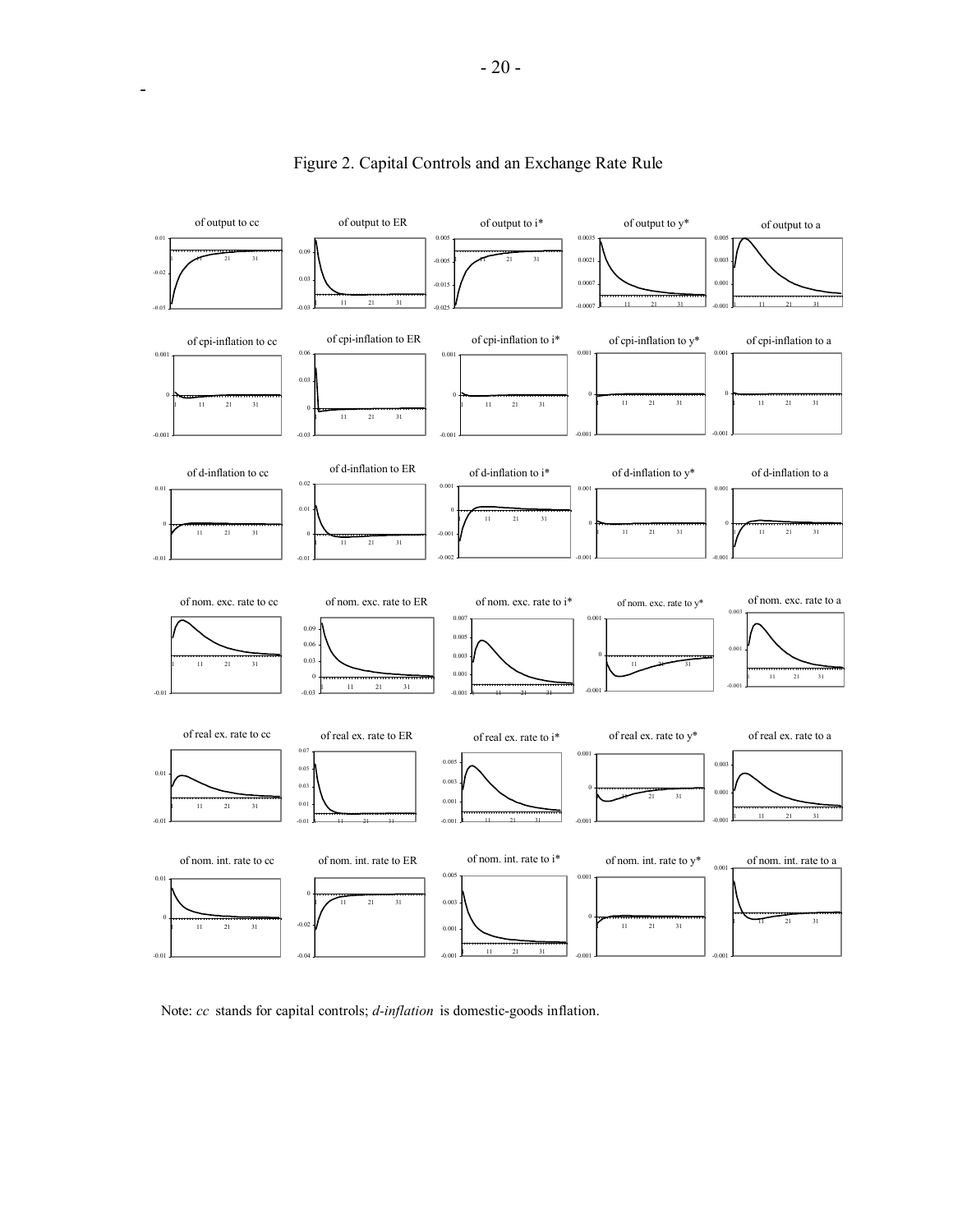A positive productivity shock increases output and lowers domestic inflation. As monetary policy gives more weight to inflation stabilization, the exchange rate depreciates, which, in turn, raises the interest rate. The overall impact on the CPI inflation is again negligible.

To summarize, exchange rate smoothing is critical in stabilizing the CPI inflation, as it slows down the pass-through from exchange rate movements in response to shocks. The higher the degree of exchange rate smoothing, the higher the stability of CPI inflation, and the higher the volatility of other variables. This is because the exchange rate, being the policy instrument, moves opposite to inflation, which raises the volatility of the real exchange rate and output.

# **Free Capital Mobility**

-

Within the free capital mobility model, we present three variations of the IT regime. Our baseline model involves flexible CPI inflation targeting, by which we mean that the central bank includes in its policy rule (39) not only expected CPI inflation, but also the output gap and the nominal exchange rate, with the coefficients provided in Table 1. This implies a certain degree of managed exchange rate floating. We will compare this baseline with a stricter IT version, where the policy (interest rate) rule includes only the expected inflation and output gap terms, while the exchange rate floats freely. In addition, we briefly analyze the case of domestic IT with a managed exchange rate.

# *Flexible CPI Inflation Targeting*

Figure 3 shows the impulse responses for this case. A temporary increase in the interest rate and the resulting exchange rate appreciation reduces output on impact. In the next periods, the policy rule pulls down the interest rate as a result of the low output and inflation, which promotes quick convergence toward the steady state.

Similarly, an exchange rate shock in this model dies out immediately as a result of the uncovered interest parity. Managed floating implies an increase in the interest rate, which reduces output. If the exchange rate were free-floating, the interest rate would not have risen, and an exchange rate shock would have increased output instead (see the next subsection).

In a distinction from the capital controls model, an increase in the foreign interest rate raises the domestic interest rate less than proportionately, with the exchange rate also adjusting. The latter's initial increase is higher, the lower is the degree of exchange rate management.<sup>12</sup> This initial exchange rate jump, however, causes the CPI inflation to jump as well - a movement that is immediately reversed due to low domestic inflation and the appreciation of the currency afterwards.

<sup>1</sup>  $12$  In this case, as the exchange rate adjusts, the decline in output is also smaller.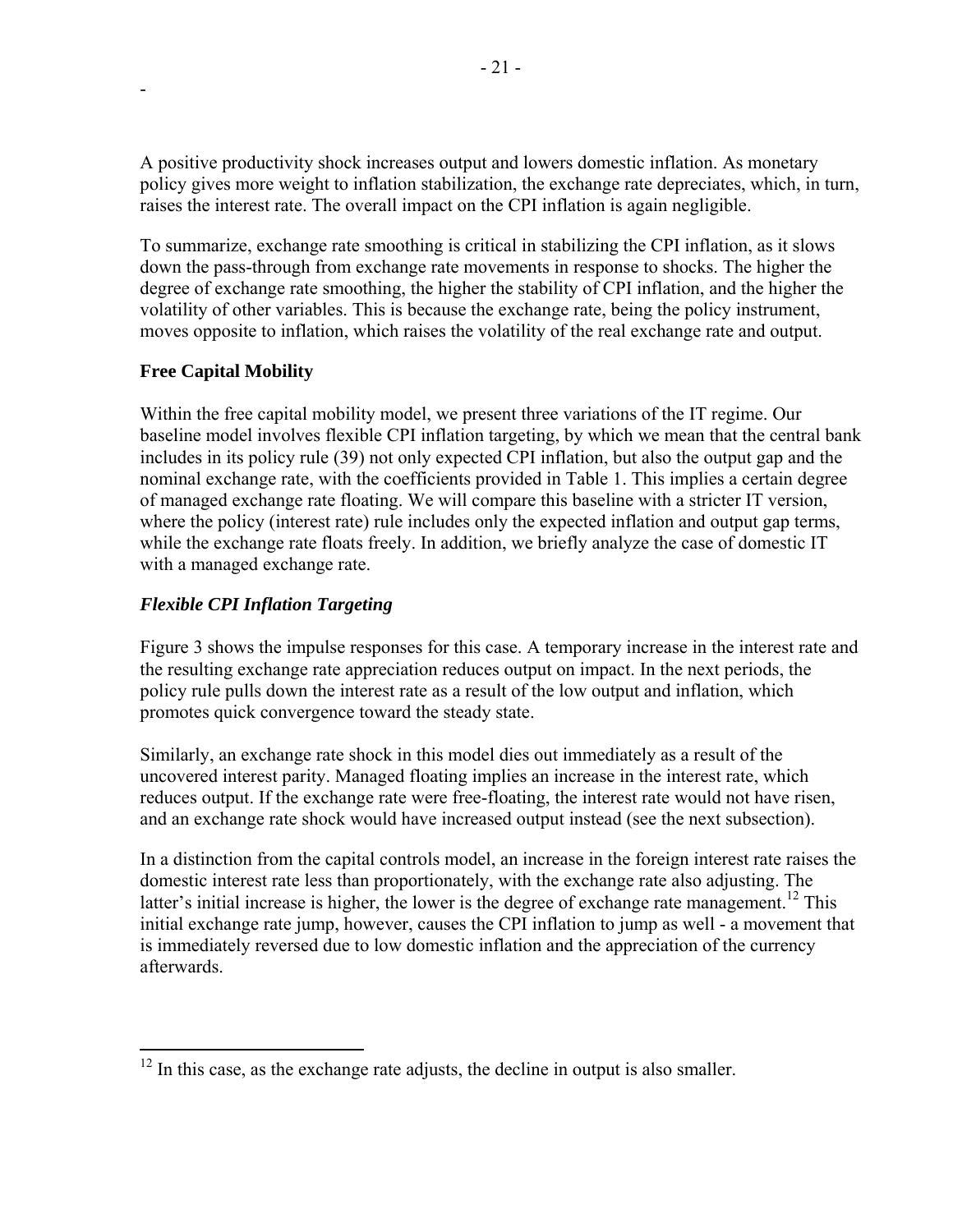

# Figure 3. Free Capital Mobility and Flexible CPI Inflation Targeting

Note: *cc* stands for capital controls; *d-inflation* is domestic-goods inflation.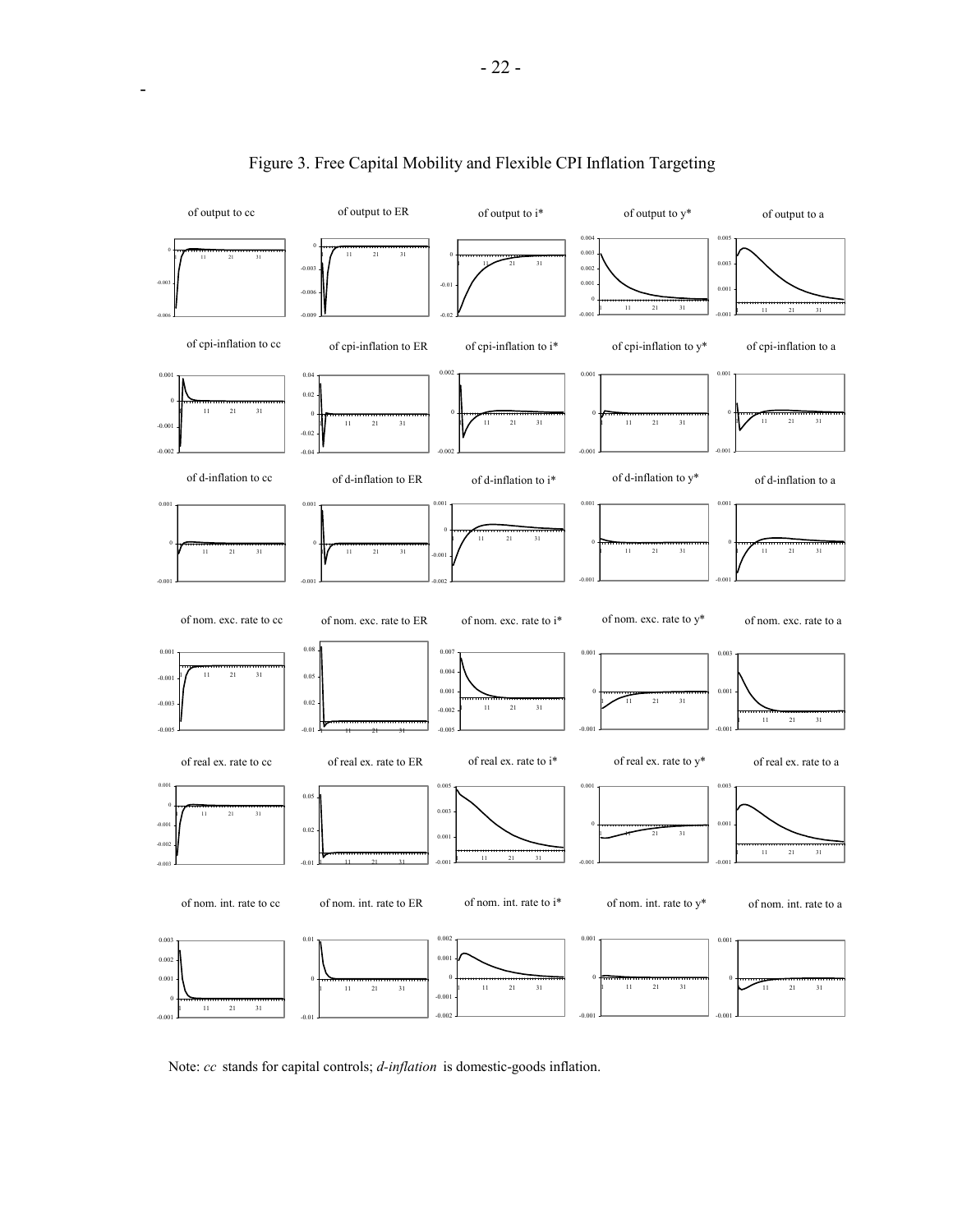A positive foreign output shock increases domestic output as well, but the impact is smaller than in the capital controls case, mainly because the monetary policy rule now implies an increase in the interest rate. The initial appreciation causes the CPI inflation to decline on impact; however, high domestic inflation combined with gradual depreciation pulls it back to positive levels.

Finally, a positive technology shock increases output and reduces domestic inflation. As monetary policy assigns a larger weight to inflation stabilization, the central bank cuts interest rates, which creates an additional increase in the output. The combined effect of low domestic inflation and the steady currency appreciation brings the CPI inflation below the steady state after its initial depreciation-induced jump.

In a nutshell, CPI inflation is more volatile in response to shocks under flexible IT than under the previously analyzed exchange-rate-based policy rule. The main reason is that now the central bank smoothes the interest rate rather than the exchange rate. While the exchange rate directly affects the CPI inflation (see equation (33)), the interest rate works only indirectly through suppressing domestic inflation. The higher the responsiveness of the interest rate target to the exchange rate, the better is inflation stabilized. The real exchange rate volatility drops relative to the capital controls case, because the uncovered interest parity and the monetary policy rule make inflation and the exchange rate move largely together.

# *Free-Floating Exchange Rate*

-

In this subsection, the central bank excludes the exchange rate from its policy rule. The steady state level of the exchange rate is determined purely by the PPP, and thus changes in response to shocks. The impulse responses are shown in Figure 4.

The main difference from the managed exchange rate case is that the exchange rate is much more volatile, which creates a larger jump in the CPI inflation on impact in response to the exchange rate, foreign interest rate, and technology shocks. However, CPI inflation is positively affected afterwards, as the exchange rate quickly reverts to its new steady state. Output is most sensitive to an exchange rate shock owing to the stimulus provided to demand for home goods (see equation (28)). As exchange rate volatility absorbs a larger part of the other shocks now compared to the previously analyzed regimes, output volatility is significantly lower than in the previous two regimes as shown in Table 2.

# *Flexible Domestic Inflation Targeting*

In a small open economy with a large share of imported goods in the CPI and high exchange rate pass-through to prices, the central bank may have much higher influence on domestic inflation rather than on the CPI inflation, and thus may decide to target the former. In our model, however, this does not make much of a difference. When the exchange rate floats freely, impulse responses (Figure 5) are the same as under CPI IT, except for the exchange rate shock, which naturally makes the CPI inflation more volatile. When the central bank manages the exchange rate, even this difference tends to disappear, which can also be confirmed by the unconditional variances of the variables of interest (Table 2).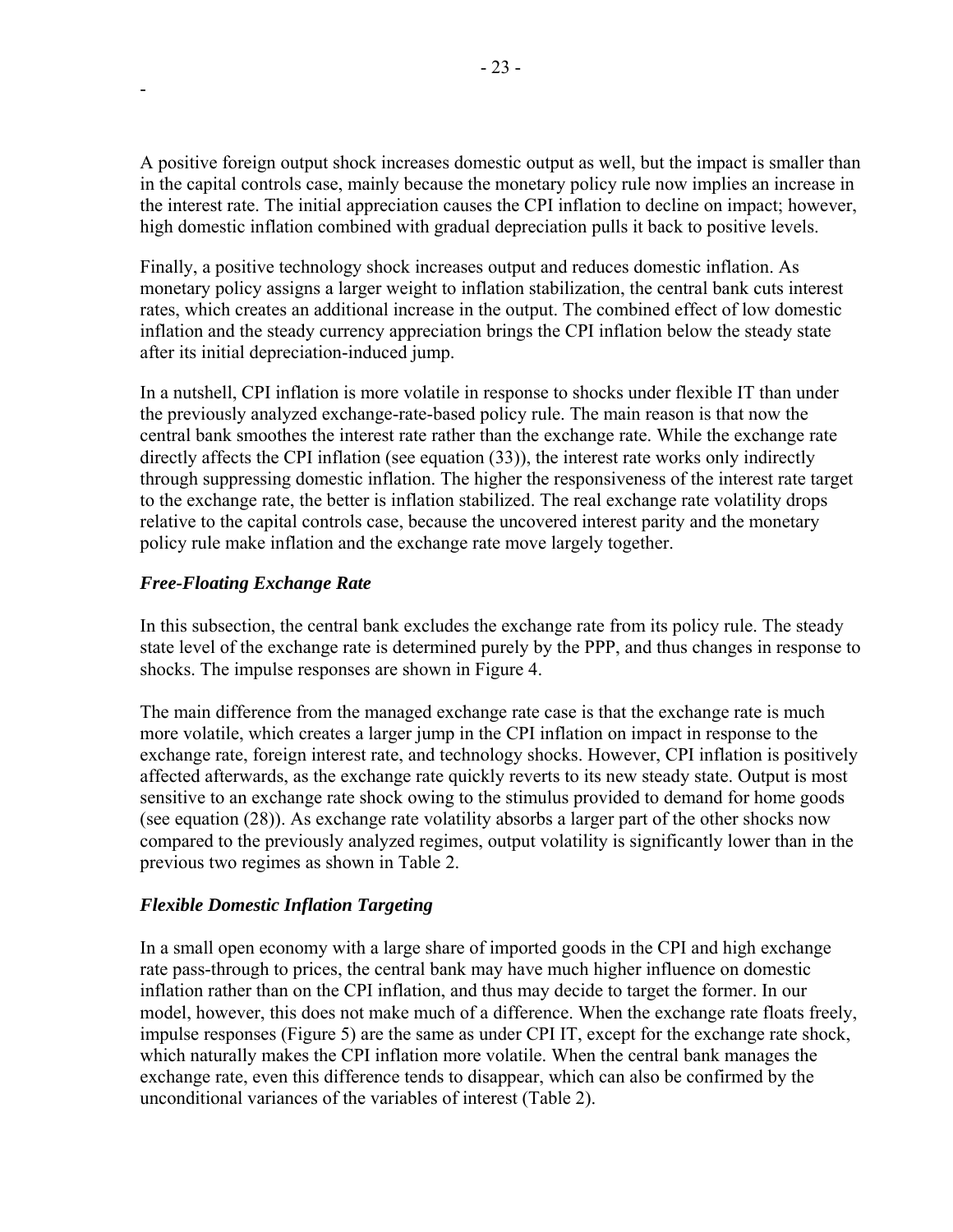

# Figure 4. Free Capital Mobility and Stricter Inflation Targeting (Free-Floating Exchange Rate)

Note: *cc* stands for capital controls; *d-inflation* is domestic-goods inflation.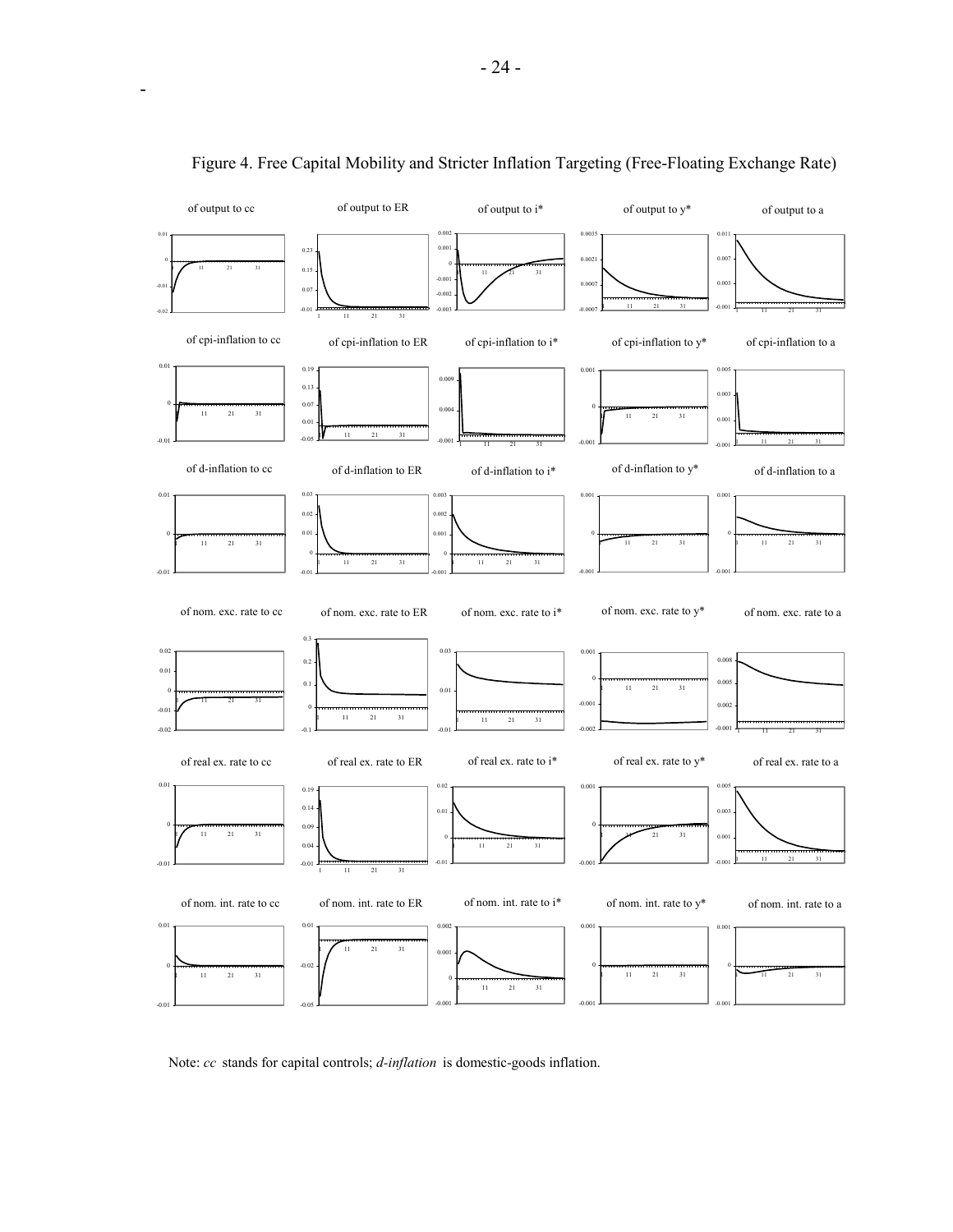

# Figure 5. Free Capital Mobility and Flexible Domestic Inflation Targeting

Note: *cc* stands for capital controls; *d-inflation* is domestic-goods inflation.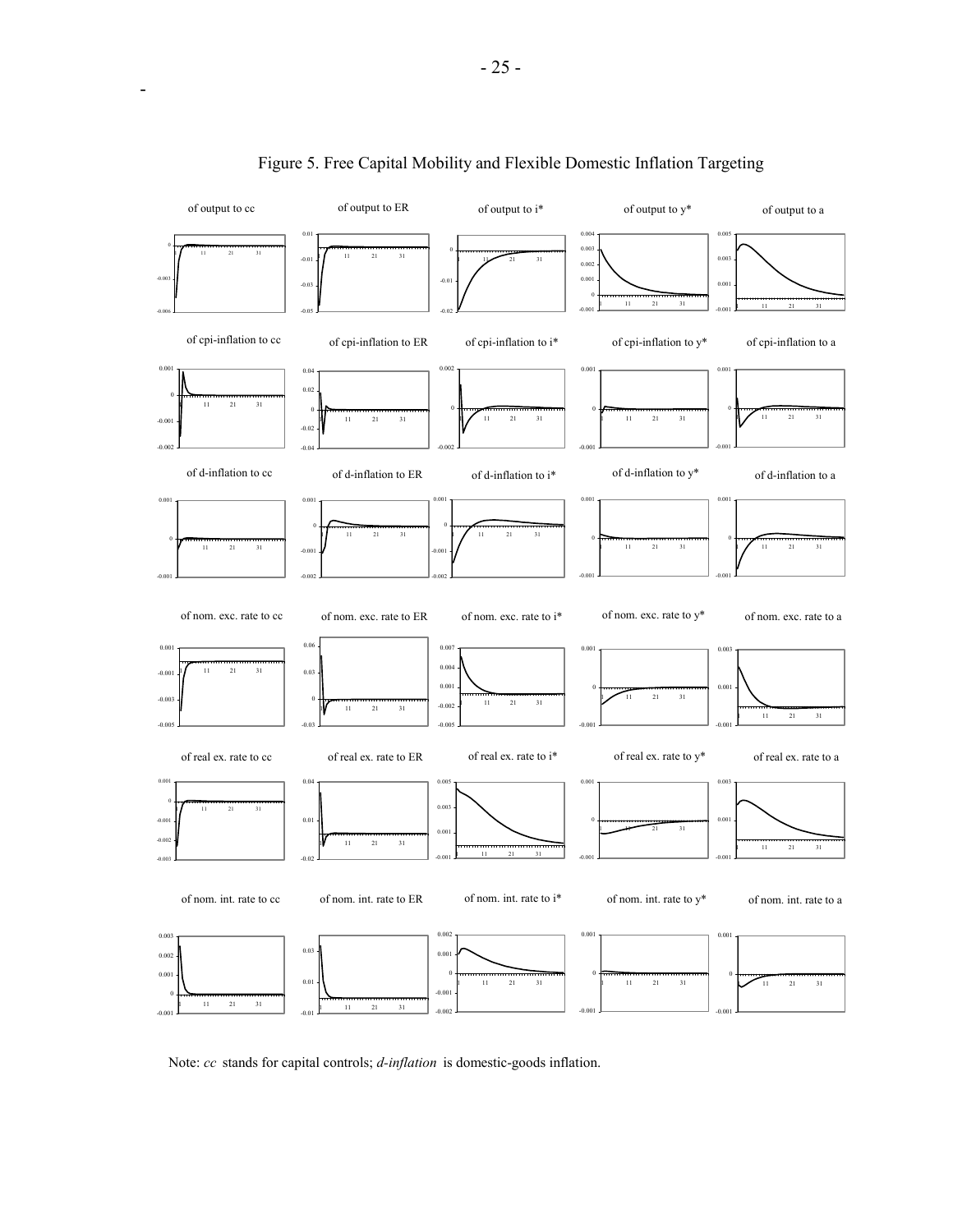To summarize the impulse response results, restricted capital mobility and an exchange ratebased policy rule allow the central bank to stabilize the CPI inflation better than free capital mobility and an IT framework. However, this CPI stability comes at the cost of a more volatile real exchange rate, and, sometimes, output. Moreover, the maximum impact on output is larger in the model with capital controls for each of the three real and exogenous shocks (the foreign interest rate, the foreign output, and technology). As the degree of exchange rate smoothing declines in the capital controls model, the volatility of the output gap declines and the volatility of the CPI inflation increases. Under free capital mobility and IT, a floating exchange rate shoulders much of the adjustment and significantly reduces output volatility, at the cost of higher real exchange rate volatility relative to managed floating.

# Table 2 . Unconditional Variances of the Main Variables (In percent)

| Capital controls and an exchange rate rule |
|--------------------------------------------|
|                                            |

-

|                    | $i^*$ shock | Y* shock    | Technology shock |
|--------------------|-------------|-------------|------------------|
| Domestic inflation | 0.00486     | 0.00001     | 0.00133          |
| <b>CPI</b>         | 0.00002     | 0.00002     | 0.00001          |
| Output             | 2.61790     | 0 0 6 4 7 1 | 0.67441          |
| Real exchange rate | 0.37222     | 0.00276     | 0.09938          |

#### Free capital mobility and flexible CPI IT

|                    | i* shock | Y* shock | Technology shock |
|--------------------|----------|----------|------------------|
| Domestic inflation | 0.00850  | 0.00004  | 0.00262          |
| <b>CPI</b>         | 0.00857  | 0.00003  | 0.00103          |
| Output             | 2.46656  | 0.06744  | 0.70708          |
| Real exchange rate | 0.33689  | 0.00216  | 0.08253          |

Free capital mobility and stricter CPI IT (free-floating exchange rate)

|                    | $i^*$ shock<br>Y* shock |         | Technology shock |
|--------------------|-------------------------|---------|------------------|
| Domestic inflation | 0.02549                 | 0.00035 | 0.00242          |
| <b>CPI</b>         | 0.18036                 | 0.00110 | 0.01833          |
| Output             | 0.17212                 | 0.02648 | 0.14370          |
| Real exchange rate | 1.35005                 | 0.00844 | 0.23433          |

Free capital mobility and flexible domestic IT

|                    | $i^*$ shock | $Y^*$ shock | Technology shock |
|--------------------|-------------|-------------|------------------|
| Domestic inflation | 0.00891     | 0.00004     | 0.00266          |
| CPI                | 0.00826     | 0.00004     | 0.00122          |
| Output             | 2.50165     | 0.06750     | 0.69818          |
| Real exchange rate | 0.33117     | 0.00215     | 0.08274          |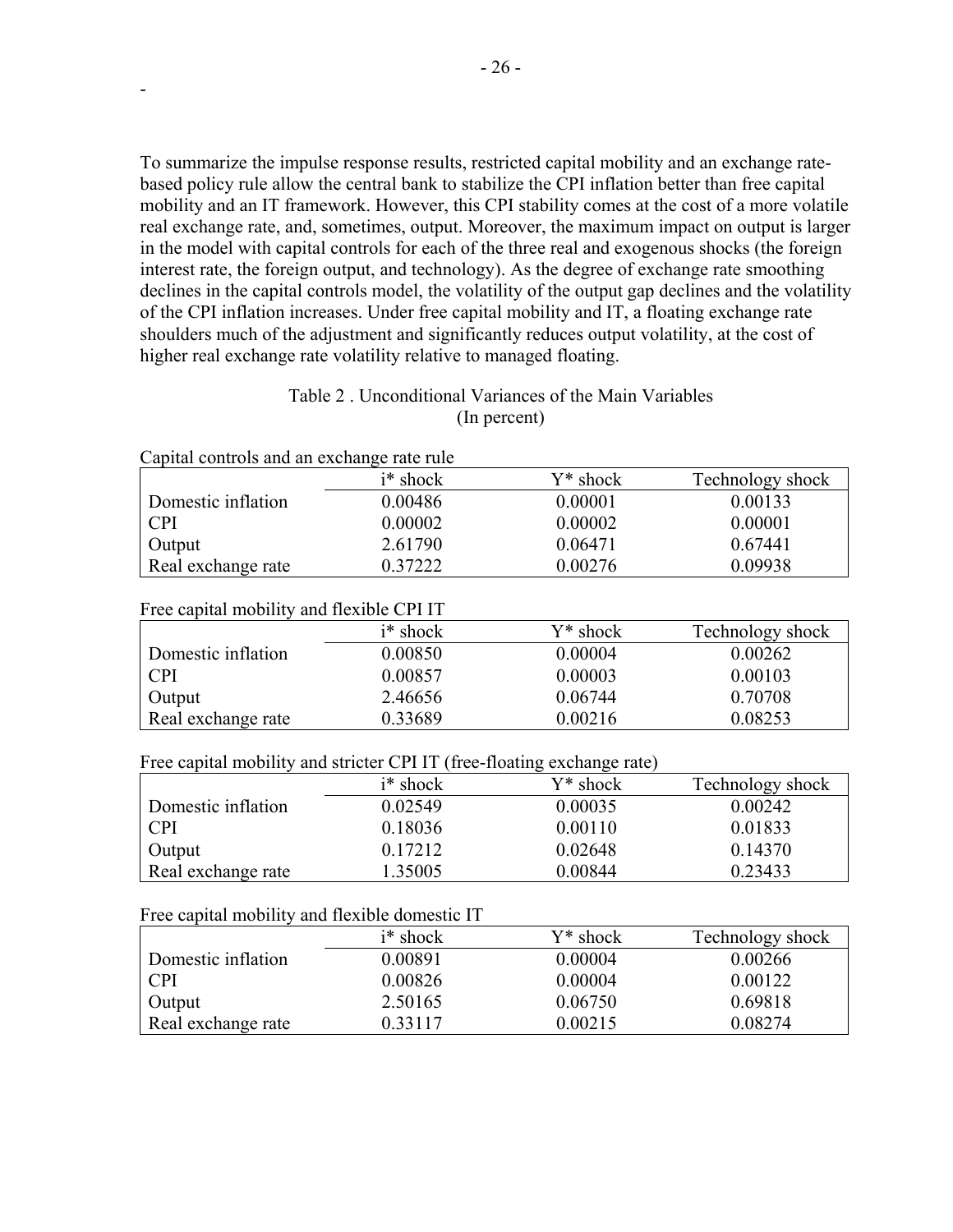# **B. Welfare Analysis**

#### **Central Bank Loss Function**

-

1

This subsection compares the policy regimes discussed in Section A in terms of the welfare loss they generate, as measured by the central bank loss function (44) - a weighted average of the variation in the domestic inflation, output gap, and real exchange rate. While the steady state is different under each regime, the loss function measures how well the central bank stabilizes domestic inflation, output gap, and the real exchange rate around the respective steady states.

As shocks to interest rates and the exchange rate have different interpretations<sup>13</sup> under each regime, only real and exogenous shocks (to the foreign interest rate, foreign output, and technology) are comparable across models. These three shocks are very important for a small open economy in transition, as they reflect changes in external demand and the transfer of technologies from abroad. Shocks to the interest rate and exchange rate are comparable between the variations of the IT regime.

Table 3 presents the welfare loss that stems from various shocks in all four models. The baseline model with free capital mobility and flexible IT performs about the same as the model with capital controls and an exchange rate rule. Once we let the exchange rate float freely, however, the welfare loss declines sharply for each of the three common shocks. The reverse holds if the economy is hit by domestic nominal (interest rate and exchange rate) shocks – managing the exchange rate pays off even under IT. Targeting domestic inflation rather than the CPI basically makes no difference.

| Type of Shock            |          |          |                      |         |            |  |
|--------------------------|----------|----------|----------------------|---------|------------|--|
| Model                    | Interest | Exchange | Foreign              | Foreign | Technology |  |
|                          | Rate     | Rate     | <b>Interest Rate</b> | Output  |            |  |
| Capital controls         |          |          | 0.01502              | 0.00034 | 0.00389    |  |
| Free capital mobility    |          |          |                      |         |            |  |
| (flexible CPI IT)        | 0.00033  | 0.02364  | 0.01415              | 0.00035 | 0.00399    |  |
| Free capital mobility    |          |          |                      |         |            |  |
| (floating exchange rate) | 0.00281  | 1.06133  | 0.00799              | 0.00018 | 0.00193    |  |
| Free capital mobility    |          |          |                      |         |            |  |
| (flexible domestic IT)   | 0.00026  | 0.03153  | 0.01423              | 0.00035 | 0.00395    |  |

Table 3. Welfare Results According to a Central Bank Loss Function

Figure 6 presents a sensitivity analysis with respect to the two parameters with the largest influence on the results - the price elasticity of demand faced by each monopolist,  $\theta$ , and the

 $13$  Each of these variables is the instrument in one regime but determined by the interest parity condition in the other.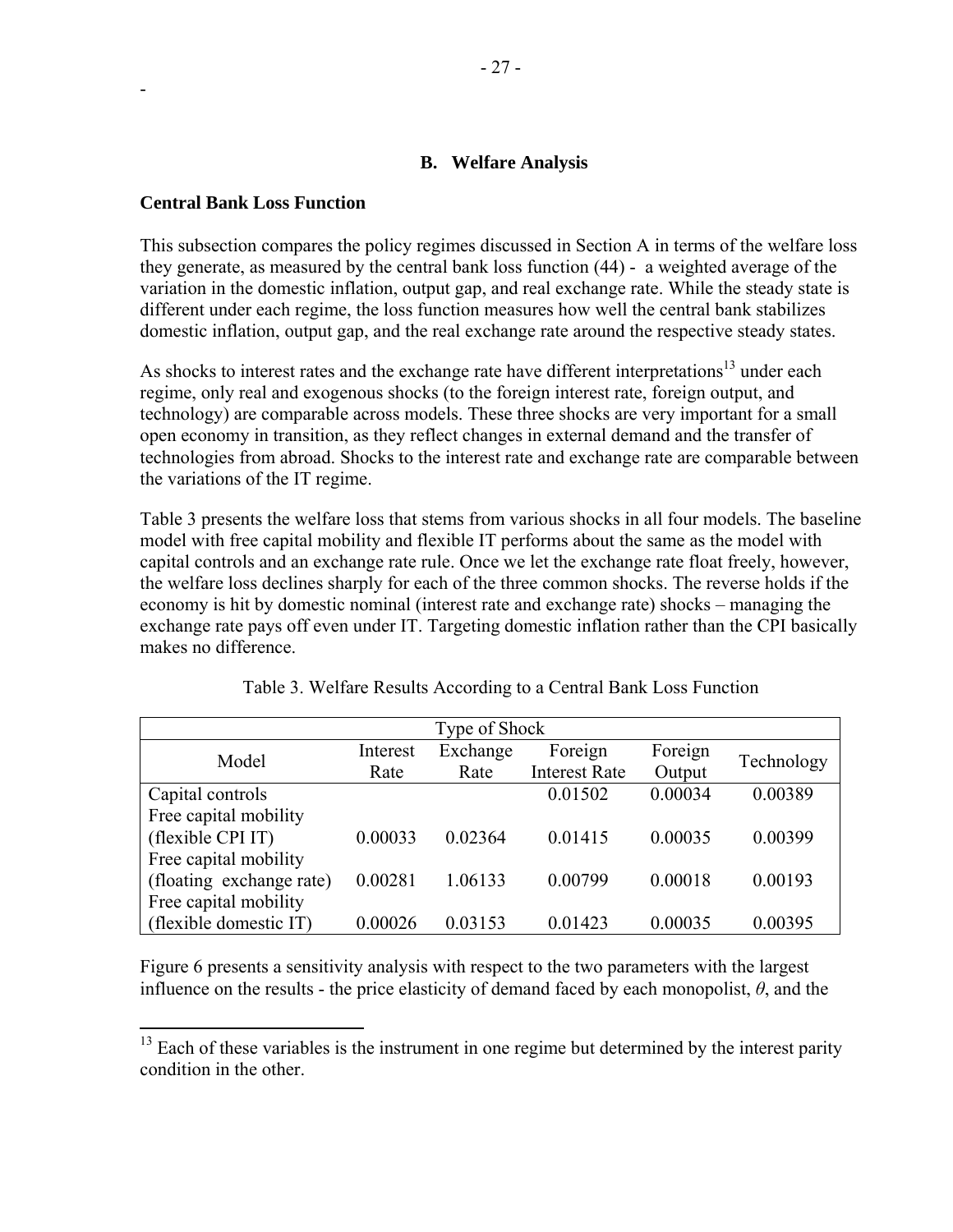intertemporal elasticity of substitution,  $\sigma$ <sup>14</sup>. Their values are placed on the horizontal axes, while the vertical axes reflect the respective welfare loss, other things being equal. For any value of  $\theta$ and most values of  $\sigma$ , IT with a free-floating exchange rate is still superior for all shocks among the three regimes. For exceptionally low values of  $\sigma$ , however, it produces high real exchange rate volatility, which pulls up the welfare loss.

The model rankings are robust to changes in the loss function weights. Table 4 presents the results for two extreme cases. In the first case, zero weight is assigned to the real exchange rate, whereas in the second case a larger weight than in the baseline is assigned to the output gap term. In each case, the IT regime with a free-floating exchange rate retains its superiority, while the flexible IT regime performs broadly as the exchange-rate-based one, as under the baseline loss function weights.

| $\lambda_{\pi} = 1.5$ , $\lambda_{\pi} = 0.5$ , $\lambda_{\pi} = 0$ |                         |             | $\lambda_{\pi} = 1.5$ , $\lambda_{\pi} = 1$ , $\lambda_{\pi} = 0.5$ |                |              |              |
|---------------------------------------------------------------------|-------------------------|-------------|---------------------------------------------------------------------|----------------|--------------|--------------|
|                                                                     | Free Capital<br>Capital |             | Free Capital                                                        | Capital        | Free Capital | Free Capital |
|                                                                     | Controls,               | Mobility,   | Mobility,                                                           | Controls,      | Mobility,    | Mobility,    |
|                                                                     | ER Rule,                | Flexible IT | Floating ER                                                         | <b>ER Rule</b> | Flexible IT  | Floating ER  |
| i* shock                                                            | 0.01316                 | 0.01246     | 0.00124                                                             | 0.02811        | 0.02648      | 0.00885      |
| $Y^*$ shock                                                         | 0.00032                 | 0.00034     | 0.00014                                                             | 0.00066        | 0.00069      | 0.00031      |
| Tech.                                                               |                         |             |                                                                     |                |              |              |
| shock                                                               | 0.00339                 | 0.00358     | 0.00078                                                             | 0.00726        | 0.00752      | 0.00265      |

Table 4. Sensitivity of Welfare Results to Loss-Function Weights

-

 $\overline{a}$ 

 $14$  The case of domestic IT is excluded because its responses to parameter variation are almost identical to those of the flexible IT case.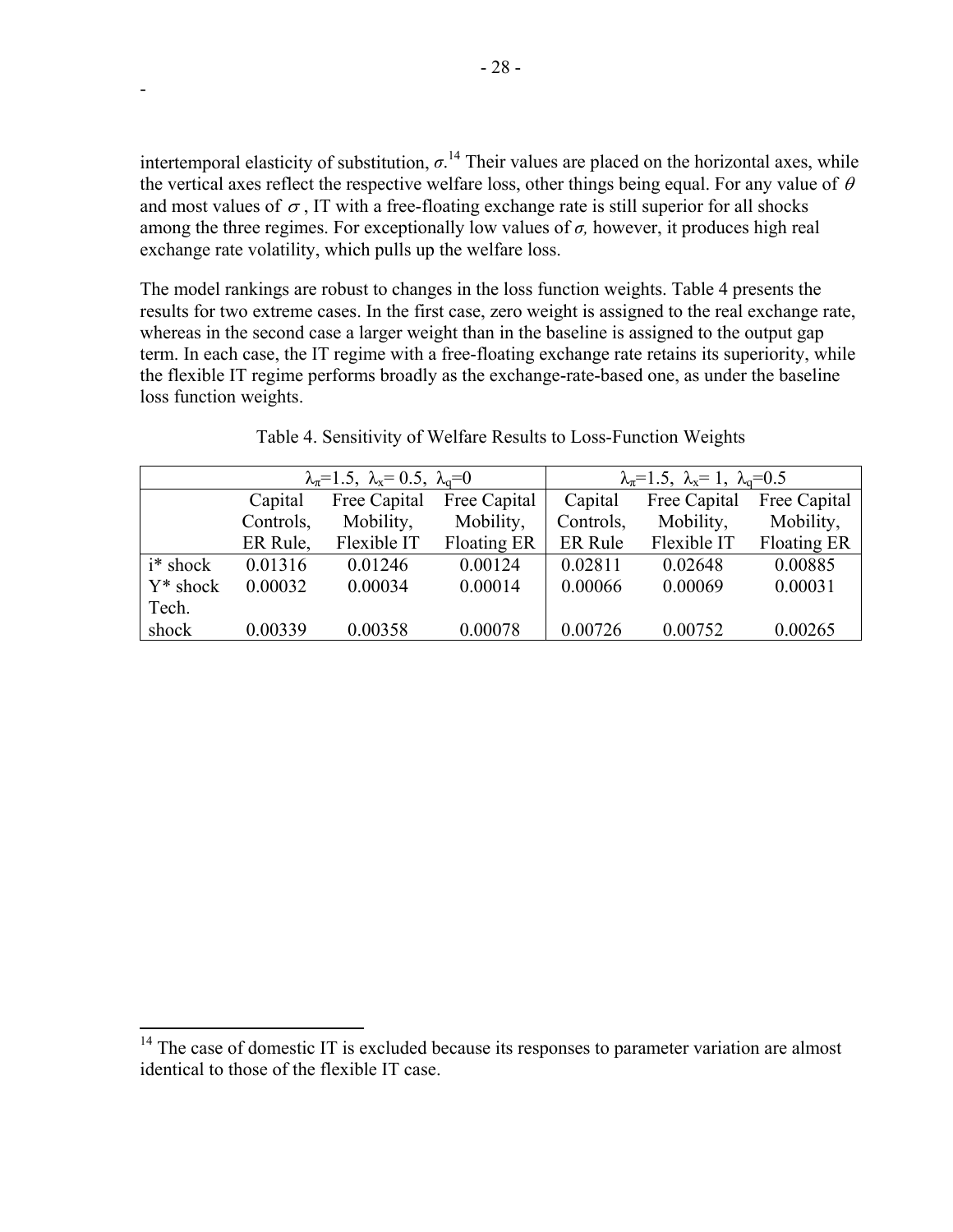



Note: *CC* stands for capital controls, *IT* for flexible inflation targeting, and *FER* for inflation targeting with a freely floating exchange rate.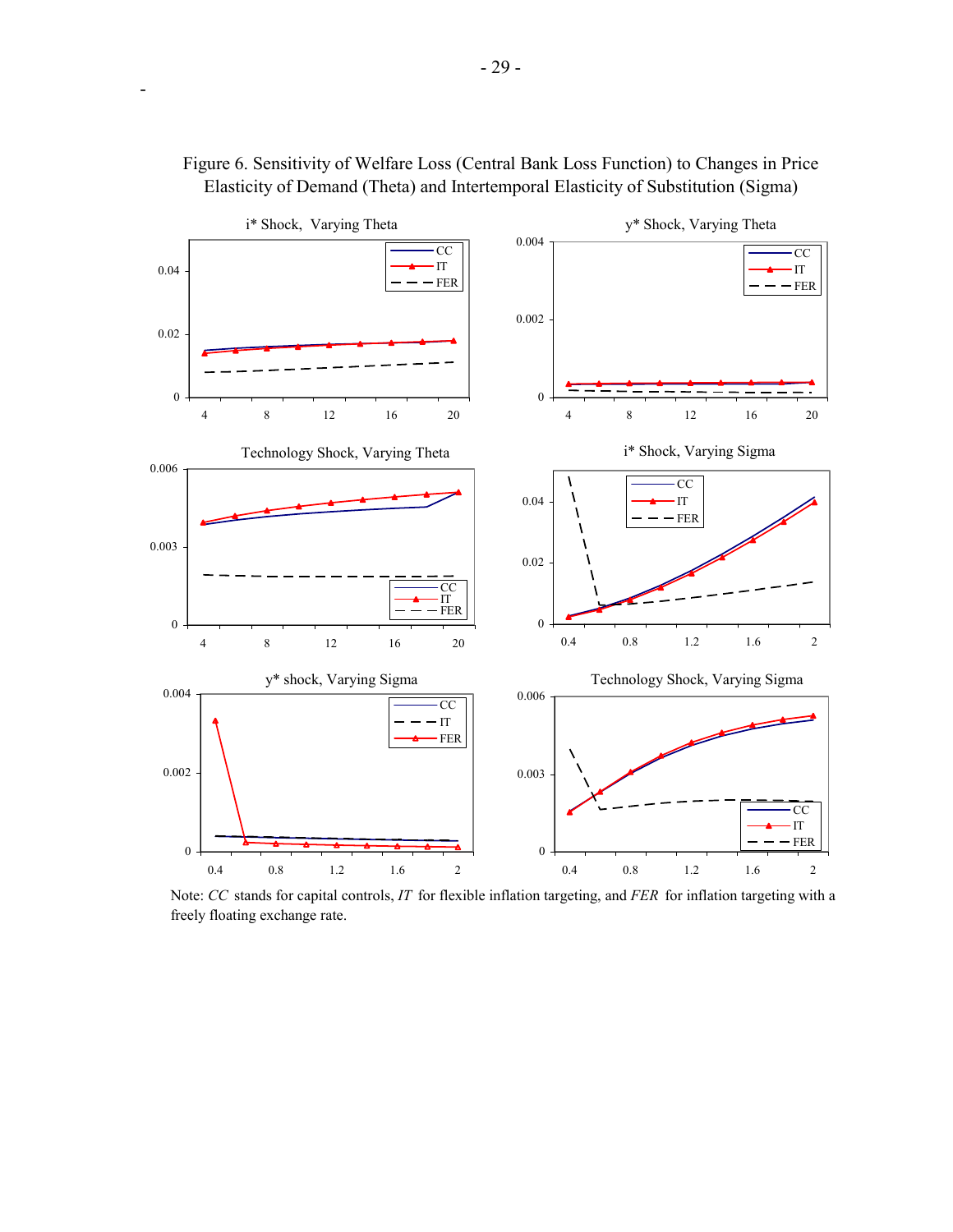# **Compensating Variation**

-

<u>.</u>

In this section, we will compare welfare among different policy regimes by using the compensating variation measure introduced in Section IV.15 For this purpose, we first express the labor effort in terms of consumption and the real exchange rate by using the equilibrium condition for the labor market. Then we calculate the fraction by which consumers' original steady state consumption basket (under the capital controls/exchange rate rule regime) would have to be increased to make them indifferent between their lifetime utility under that regime and the open capital account/IT one.<sup>16</sup> Table 5 presents the results for the first pair of models. A positive number indicates superiority of the IT regime.

Table 5. Welfare Comparison According to Compensating Variation: Capital Controls/Exchange Rate Rule Versus Free Capital Mobility/Flexible CPI Inflation Targeting

| Type of Shock    | Overall<br>Effect | <b>Effect Stemming From</b><br><b>Different Steady States</b> | <b>Effect Stemming From Different</b><br>Dynamics in Response to Shocks |
|------------------|-------------------|---------------------------------------------------------------|-------------------------------------------------------------------------|
| $\mid i^*$ shock | 0.6582            | 0.6612                                                        | $-0.0030$                                                               |
| $Y^*$ shock      | 0.6621            | 0.6612                                                        | 0.0009                                                                  |
| Technology shock | 0.6575            | 0.6612                                                        | $-0.0037$                                                               |

Overall, the free capital mobility/flexible IT regime results in a welfare improvement of 2/3 of a percentage point. This result can be split in two parts: the effect of the difference in steady state consumption (the second column) and the effect of the difference in the stabilizing properties of the two regimes (the last one). Predictably, the removal of capital controls lowers the steady state domestic interest rate and thus raises the steady state level of output and consumption. On the other hand, there is not much of a difference between the ability of both regimes to stabilize the economy. While the exchange-rate-based regime seems to perform marginally better for foreign interest and technology shocks, these gains pale in comparison with the improvement coming from the higher steady state consumption.

Table 6 compares the regime with capital controls/exchange rate rule and the regime with the free capital mobility/IT with a free-floating exchange rate. A positive number indicates superiority of the latter regime. The welfare increase stemming from a rise in the steady state consumption is still the same. The overall effect is now influenced by the different dynamics caused by the free-floating exchange rate. The latter absorbs a large part of the foreign interest rate shock through the uncovered interest parity, and some of the technology shock through the

 $15$  As this welfare measure can compare only two models at a time, we compare our three models in pairs. As replacing CPI inflation with domestic inflation as targeted measure seems to make no difference, we drop the domestic IT case.

<sup>&</sup>lt;sup>16</sup> We ignore the utility from the money balances, as in Obstfeld and Rogoff (2000) and Corsetti and Pesenti (2001b).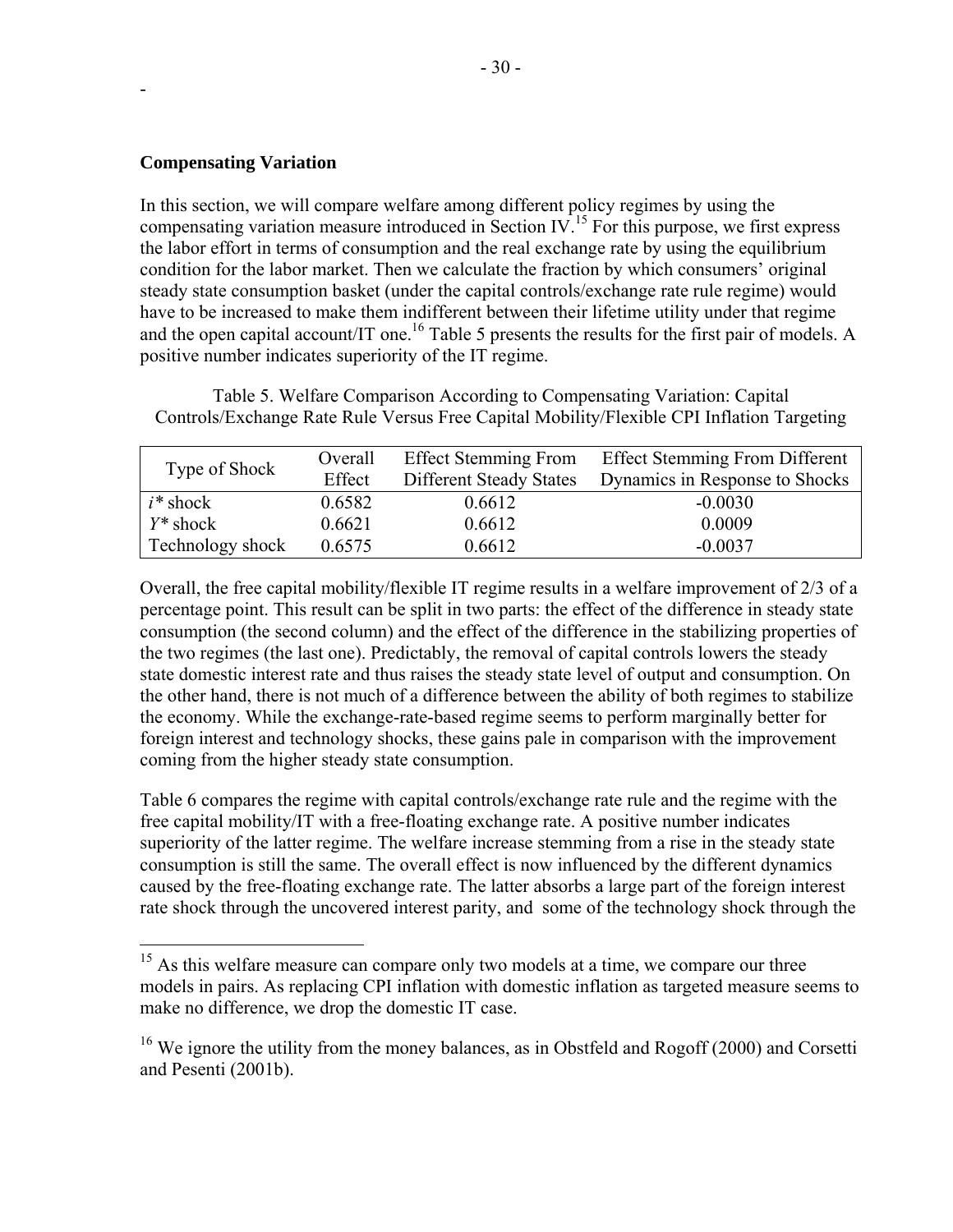output gap. Thus, this variation of the IT regime outperforms the other one for foreign interest rate and technology shocks, and performs roughly the same for a foreign output shock.

Table 6. Welfare Comparison According to Compensating Variation: Capital Controls/Exchange Rate Rule Versus Free Capital Mobility/Stricter CPI Inflation Targeting (Free-Floating Exchange Rate)

| Type of Shock           | Overall | <b>Effect Stemming From</b>    | <b>Effect Stemming from Different</b> |
|-------------------------|---------|--------------------------------|---------------------------------------|
|                         | Effect  | <b>Different Steady States</b> | Dynamics in Response to Shocks        |
| $i^*$ shock             | 0.8692  | 0.6612                         | 0.2080                                |
| $Y^*$ shock             | 0.6406  | 0.6612                         | $-0.0205$                             |
| <b>Technology shock</b> | 0.7285  | 0.6612                         | 0.0673                                |

Table 7 displays the results for the comparison of the two IT frameworks: with managed and free-floating exchange rate<sup>17</sup>. Again, a positive number indicates the superiority of the latter regime. As steady state consumption is the same, the only difference comes from the different monetary policy rules. The IT framework with free-floating exchange rate outperforms for technology and (especially) foreign interest rate shocks, and performs about the same for a foreign output shock.

Table 7. Welfare Comparison According to Compensating Variation: Flexible Versus Stricter CPI Inflation Targeting (Free-Floating Exchange Rate)

| Type of Shock    | Effect Stemming From Different Dynamics in Response to<br><b>Shocks</b> |  |
|------------------|-------------------------------------------------------------------------|--|
| $i^*$ shock      | 0.1970                                                                  |  |
| $Y^*$ shock      | $-0.0214$                                                               |  |
| Technology shock | 0.0707                                                                  |  |

These welfare results are robust to parameter changes. We present again in Figure 7 a sensitivity analysis for the two most important parameters: the price elasticity of demand faced by each monopolist,  $\theta$ , and the intertemporal elasticity of substitution,  $\sigma$ . The only difference from the baseline is that, in the case of a low intertemporal elasticity of substitution, the welfare gains from capital account liberalization are smaller, as this parameter influences the steady state consumption.

-

1

 $17$  The targeted inflation measure is the CPI change. Replacing it with domestic inflation does not make a notable difference to the results in Table 7.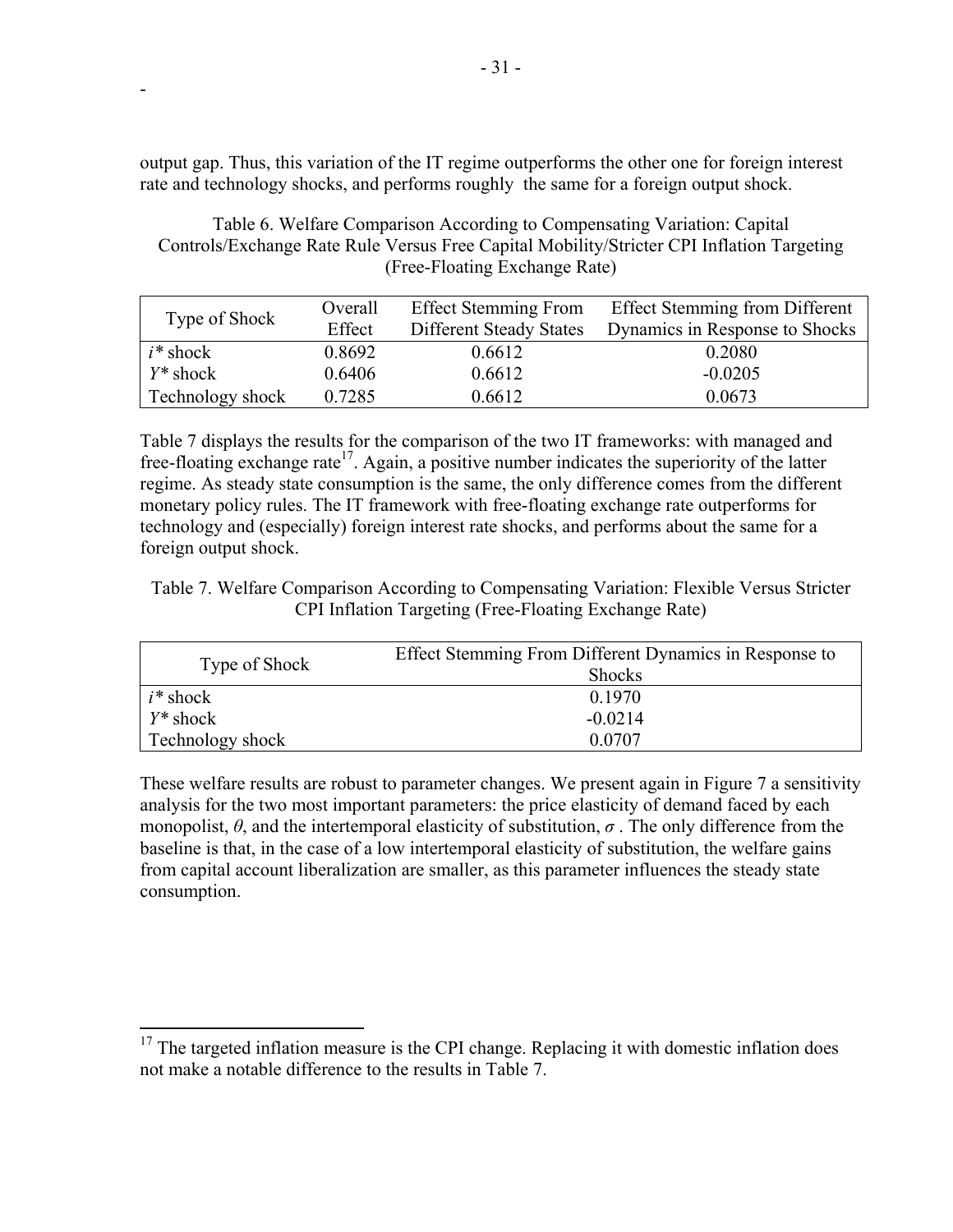

Figure 7. Sensitivity of Welfare Gains (Compensating-Variation Measure) to Changes in Price Elasticity of Demand (Theta) and Intertemporal Elasticity of Substitution (Sigma)

-

Notes: The entries show the welfare advantage/disadvantage of the policy regime of free capital mobility and flexible CPI inflation targeting over the regime of capital controls and an exchange rate rule, in percentage points. The two panels on the left show the overall welfare result, while the two panels on the right exclude the effect of the new steady state and thus compare only the welfare implications of the different stabilizing properties of the two regimes.

#### **VI. CONCLUSIONS**

This paper analyzes the macroeconomic implications of the forthcoming changes in Romania's monetary policy regime and external environment: from partial capital mobility and an exchange-rate-based policy rule to an open capital account coupled with an IT regime. A neo-Keynesian small open-economy model with explicit microeconomic foundations is developed and parameterized to reflect features of the Romanian economy.

The impulse responses show that a regime based on capital controls and an exchange rate rule would stabilize CPI inflation better than a flexible IT framework with open capital markets at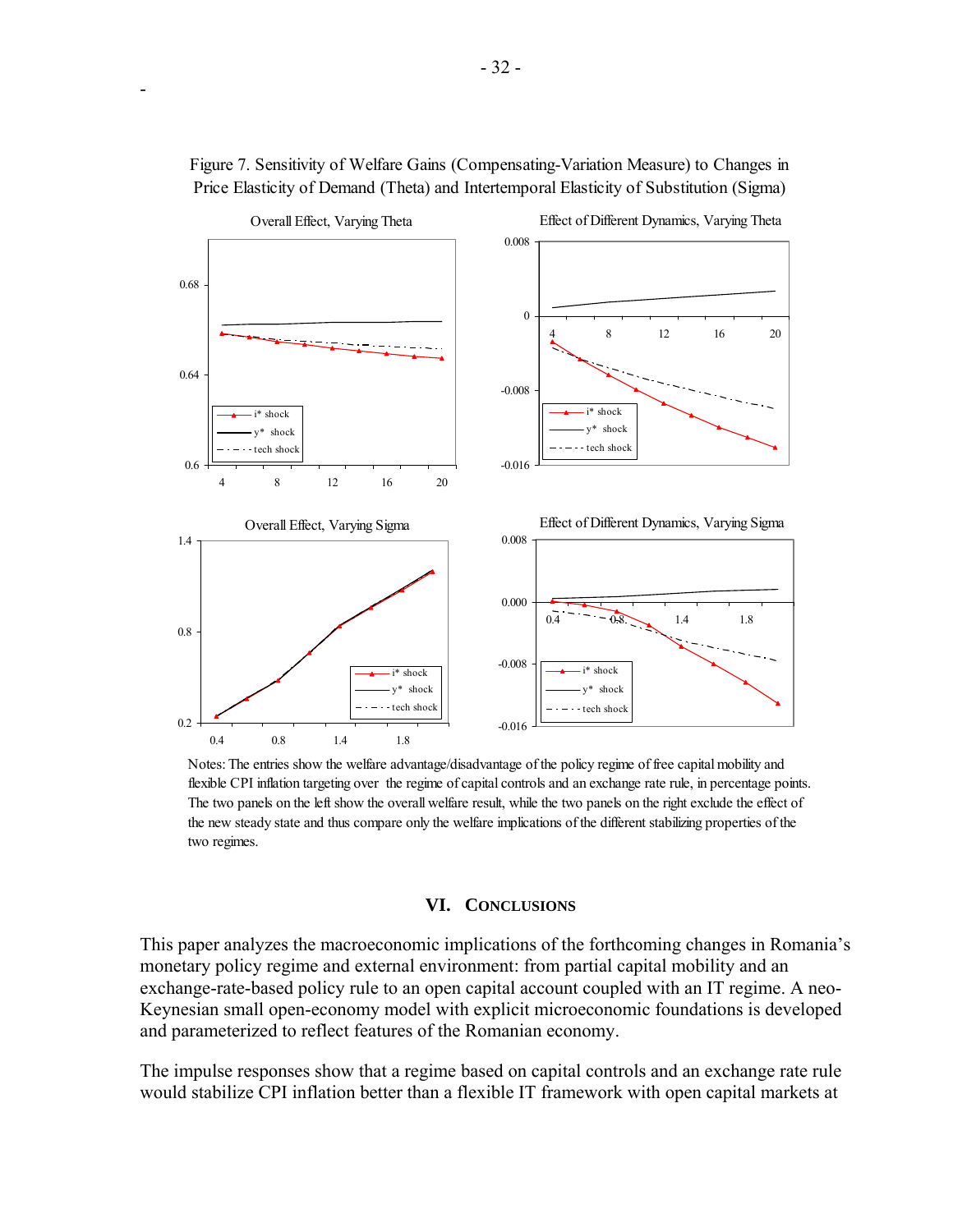the expense of higher real exchange rate volatility and larger maximum impact on output. This is not surprising, given the still-high exchange rate pass-through and Romania's high trade openness. In welfare terms, however, this regime's gains from less volatile inflation are offset by the losses from the more volatile real exchange rate, and, occasionally, output.

By lowering real interest rates, capital account liberalization would produce a permanent shift in steady-state consumption, thus increasing welfare by about 0.66 percent for the parameter configuration presented here.<sup>18</sup> Apart from this welfare gain, a flexible IT regime—which still reserves a place for the exchange rate in the monetary policy rule—has about the same stabilizing properties and welfare implications as the old regime, measured by the compensating variation. A stricter IT regime with free-floating exchange rate would be superior, mainly because it would allow the exchange rate to absorb more of the shocks hitting the economy and would thus stabilize output and consumption. Ironically, this regime implies higher inflation volatility than the other two.

The analysis based on an ad hoc central bank loss function produces somewhat different results. While the stricter IT regime still maintains its superiority for real and exogenous (productivity, foreign interest rate, and foreign output) shocks, it underperforms the flexible IT framework for domestic nominal (interest rate and exchange rate) shocks. The main reason is that managed floating better addresses the sources of these shocks and minimizes inflation and real exchange rate volatility. These results are somewhat sensitive to certain parameter values but not to the weights in the loss function.

These results are subject to two caveats. First, we measure the stabilizing properties of the various regimes against moderate-size shocks that change neither the underlying steady-state equilibrium of the economy, nor the transmission from shocks and instruments to the endogenous model variables. Second, both the gains from financial integration and the superior stabilizing properties of IT plus a free-floating exchange rate rest heavily on the assumption of a reasonably strong transmission between the policy interest rate and the real economy. Such a transmission still has room to improve in Romania. Thus, these results may be more applicable in the medium term, after the NBR has had a few years of practicing inflation targeting.

-

 $\overline{a}$ 

 $18$  The welfare gain depends on the initial degree of capital control and elasticity of substitution.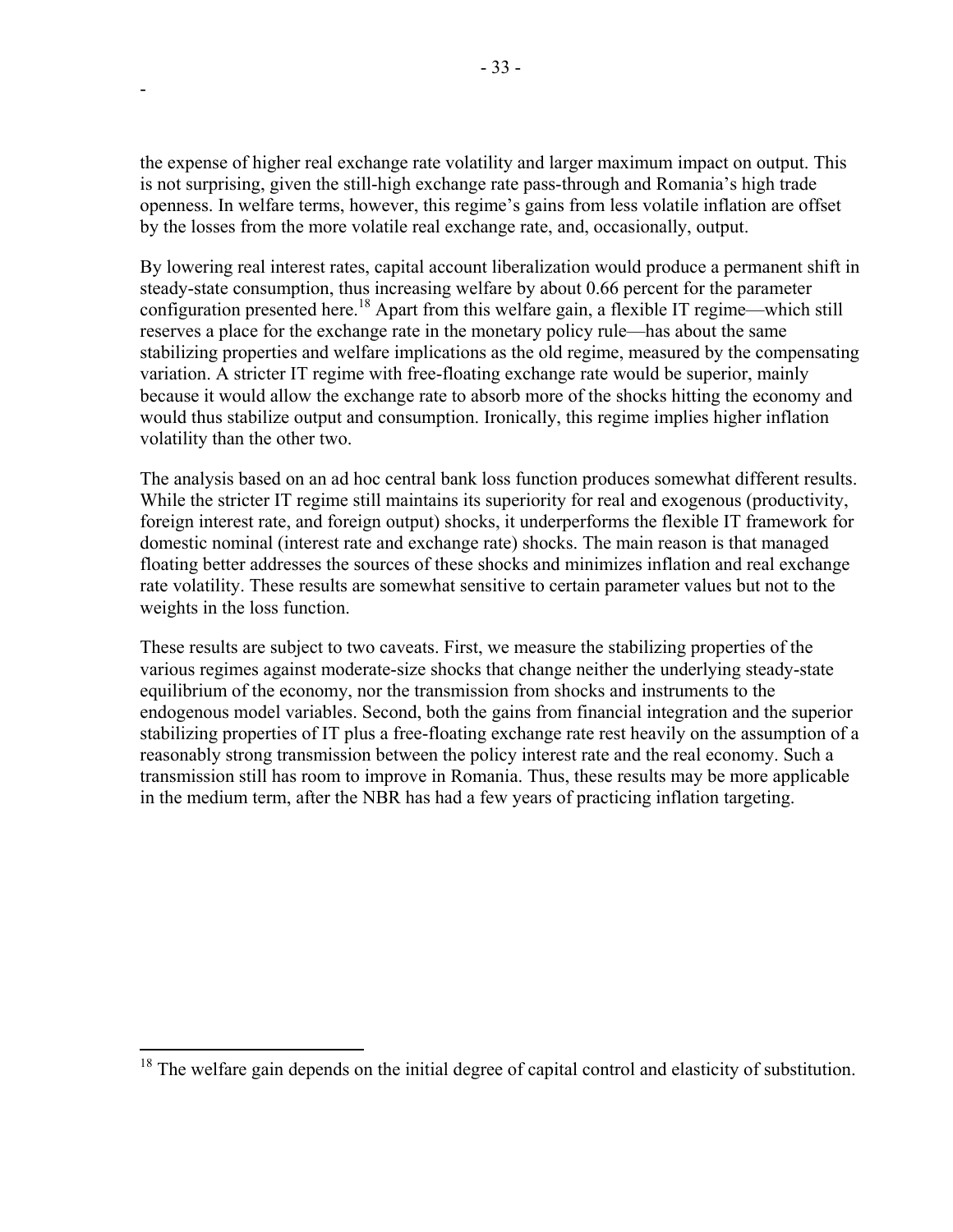#### **REFERENCES**

- Barsky, R., F. Juster, M. Kimball, and M. Shapiro, ,1997, "Preference Parameters and Behavioral Heterogeneity: An Experimental Approach in the Health and Retirement Study," *Quarterly Journal of Economics*, Vol. 112, pp. 537–79.
- Benigno, P., 2001, "Optimal Monetary Policy in a Currency Area," CEPR Working Paper No. 2755 (London: Center for Economic Policy Research).
	- and G. Benigno, 2001, "Price Stability as a Nash Equilibrium in Monetary Open Economy Models," CEPR,Working Paper No. 2757 (London: Center for Economic Policy Research).
- Calvo, G., 1983, "Staggered Prices in a Utility-Maximizing Framework," *Journal of Monetary Economics*, Vol. 12, No. 3, pp. 383–98.
- Cole, H., and M. Obstfeld, 1991, "Commodity Trade and International Risk Sharing: How Much Do Financial Markets Matter?" *Journal of Monetary Economics,* Vol. 28, No. 1, pp. 3–24.
- Corsetti, G., and P. Pesenti, 2001a, "Welfare and Macroeconomic Interdependence," *Quarterly Journal of Economics*, Vol. 116, No. 2, pp. 421–45.

\_\_\_\_\_\_\_\_\_\_ , 2001b, "International Dimensions of Optimal Monetary Policy," NBER Working Paper No. 8230 (Cambridge, Massachusetts: National Bureau of Economic Research).

- Dixit, A., and J. Stiglitz, 1977, "Monopolistic Competition and Optimum Product Diversity", *American Economic Review*, Vol. 67, No. 3, pp. 297–308.
- Fagan, G., J. Henry, and R. Mestre, 2001, "An Area Wide Model for the Euro Area," European Central Bank Working Paper No 42 (Frankfurt).
- Gali, J., and T. Monacelli, 2002, "Optimal Monetary Policy and Exchange Rate Volatility in a Small Open Economy" (unpublished; Department of Economics, Boston College).
- Gueorguiev, N., "Sources of Inflation and Disinflation Policies in Romania," in Romania: Selected Issues and Statistical Appendix, IMF Country Report No. 04/220 by G. Justice and others (Washington: International Monetary Fund).
- Hall, R., 1988, "Intertemporal Substitution in Consumption," *Journal of Political Economy*, Vol. 96, No. 2, pp. 339–57.
- Kim, J., and S. H. Kim, 2003, "Spurious Welfare Reversals in International Business Cycle Models," *Journal of International Economics*, Vol. 60, pp. 471–500.

Lucas, Robert, 1987, *Models of Business Cycles* (Oxford: Blackwell).